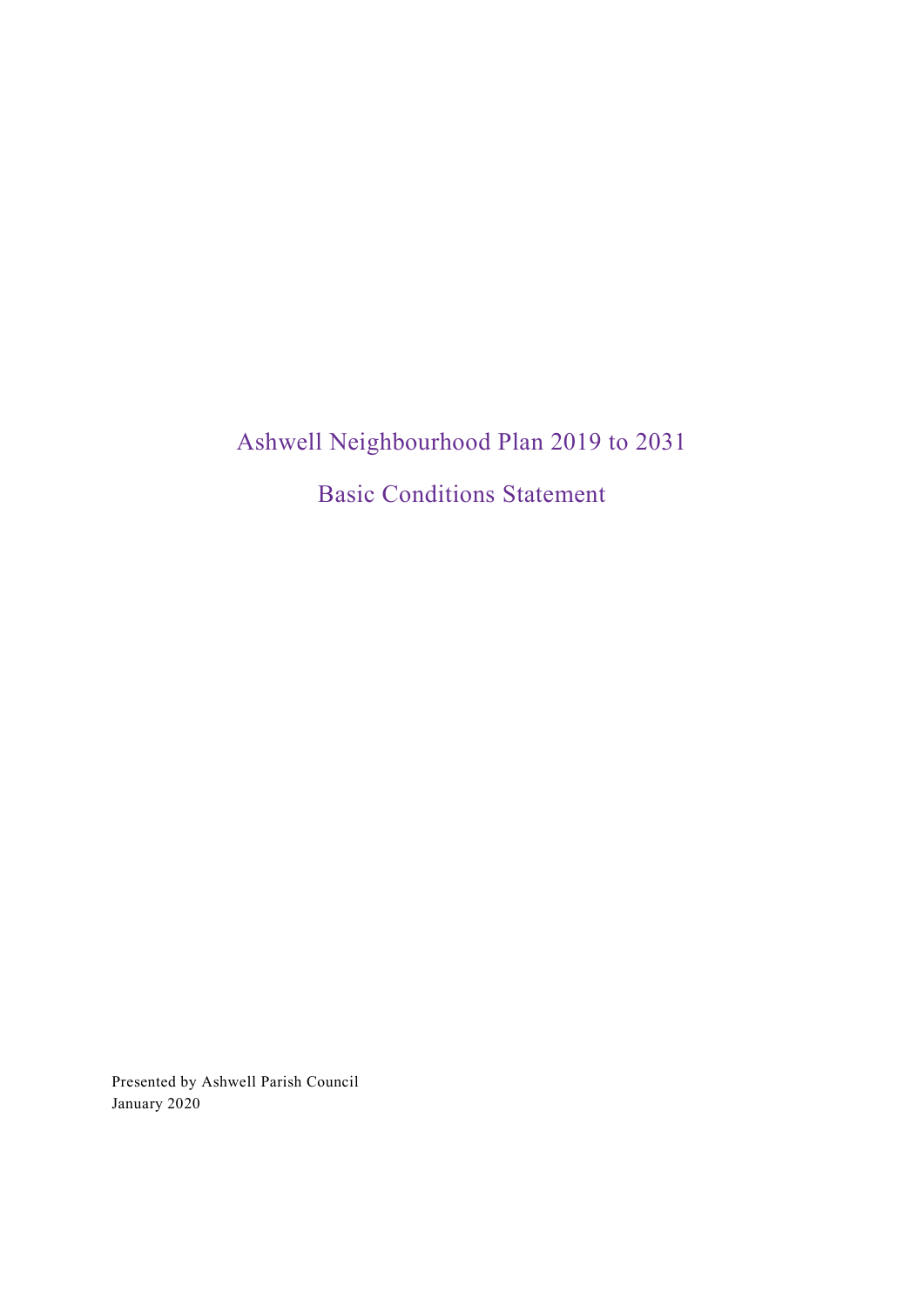## Contents

| 2              |  |
|----------------|--|
| 3              |  |
| $\overline{4}$ |  |
| 5              |  |
| 6              |  |
| $7\degree$     |  |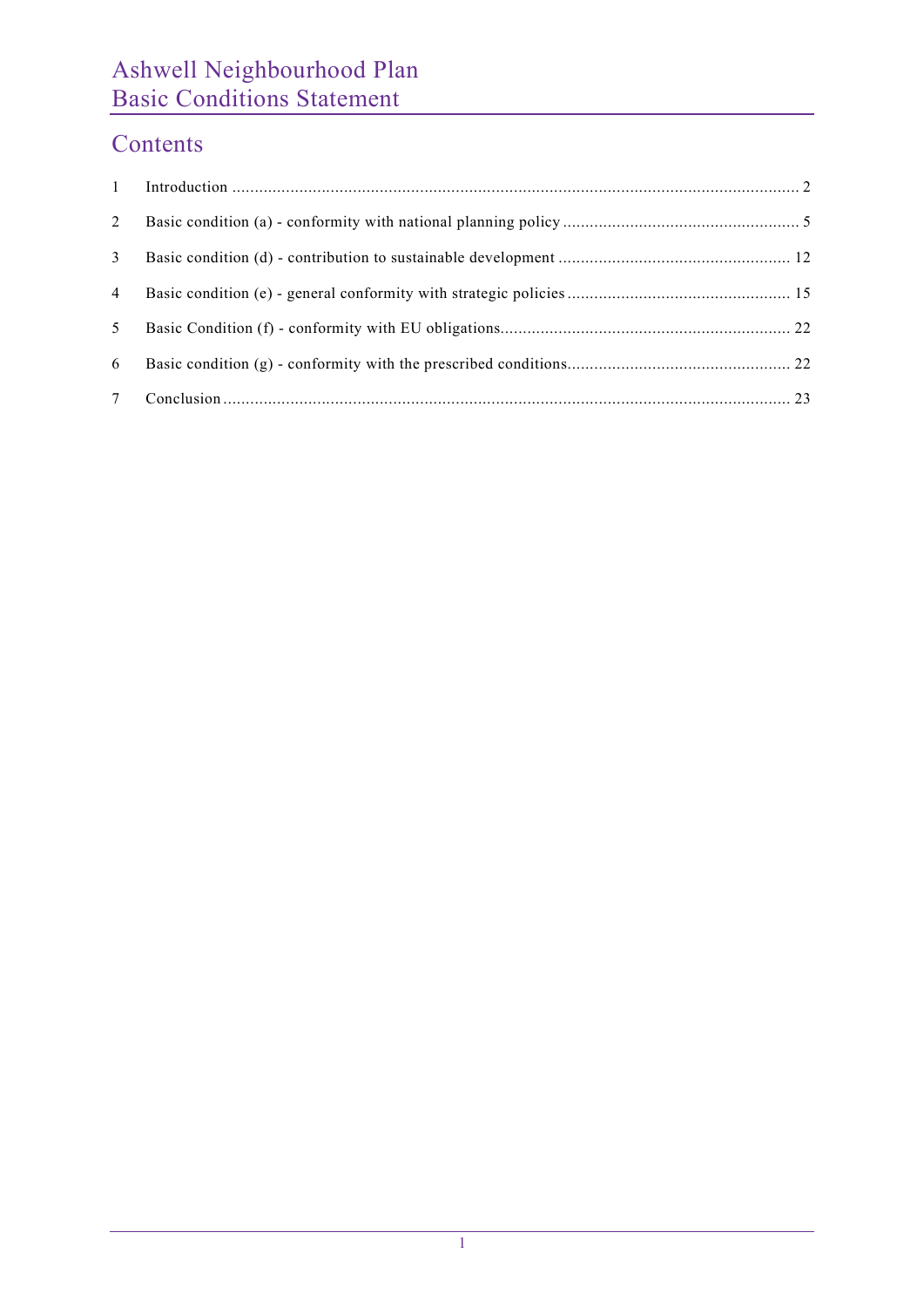#### <sup>1</sup> Introduction

- 1.1 This Basic Conditions Statement has been produced to accompany the Ashwell Neighbourhood Plan ('the Neighbourhood Plan').
- 1.2 The relevant legal framework for the preparation and making of neighbourhood plans is supported by the Localism Act 2011 and the Neighbourhood Planning Act 2017 and found in the:
	- Town and Country Planning Act 1990: ss. 61F, 61I, 61M-P and Schedule 4B
	- **Planning and Compulsory Purchase Act 2004: ss 38A-C**
	- Neighbourhood Planning (General) Regulations 2012 (2012 No.637) (as amended)
- 1.3 Paragraph 8(2) of Schedule 4B to the Town & Country Planning Act 1990 requires a neighbourhood plan to meet five<sup>1</sup> basic conditions before it can proceed to a referendum. These are:

"(a) Having regard to national policies and advice contained in guidance issued by the Secretary of State it is appropriate to make the neighbourhood plan;

(d) The making of the neighbourhood development plan contributes to the achievement of sustainable development;

(e) The making of the neighbourhood development plan is in general conformity with the strategic policies contained in the development plan for the area of the authority (or any part of that area);

(f) The making of the neighbourhood development plan does not breach, and is otherwise compatible with, EU obligations; and

 $(g)$  Prescribed conditions are met in relation to the neighbourhood plan and prescribed matters have been complied with in connection with the proposal for the neighbourhood plan." The prescribed condition is that the 'making' of the neighbourhood plan is not likely to have a significant effect on a European site (as defined in the Conservation of Habitats and Species Regulations 2012) or a European offshore marine site (as defined in the Offshore Marine Conservation (Natural Habitats etc.) Regulations 2007) (either alone or in combination with other plans or projects).

1.4 This document sets out how the Ashwell Neighbourhood Plan meets the Basic Conditions.

#### Supporting documents and evidence

1.5 The Submission Version Neighbourhood Plan, with its policies, is supported by a Consultation Statement, this Basic Conditions Statement and an extensive evidence base. It has also been subject to a Screening, organised by North Hertfordshire District Council (NHDC), to ascertain whether or not it requires a Strategic Environmental Assessment and/or a Habitats Regulations Assessments. The Determination Statement, stating that this this was not necessary, is included as part of the accompanying documentation. A Sustainability Statement has been prepared,

<sup>&</sup>lt;sup>1</sup> There are two further basic conditions which are relevant only to the making of a Neighbourhood Development Order and are therefore not considered in this document.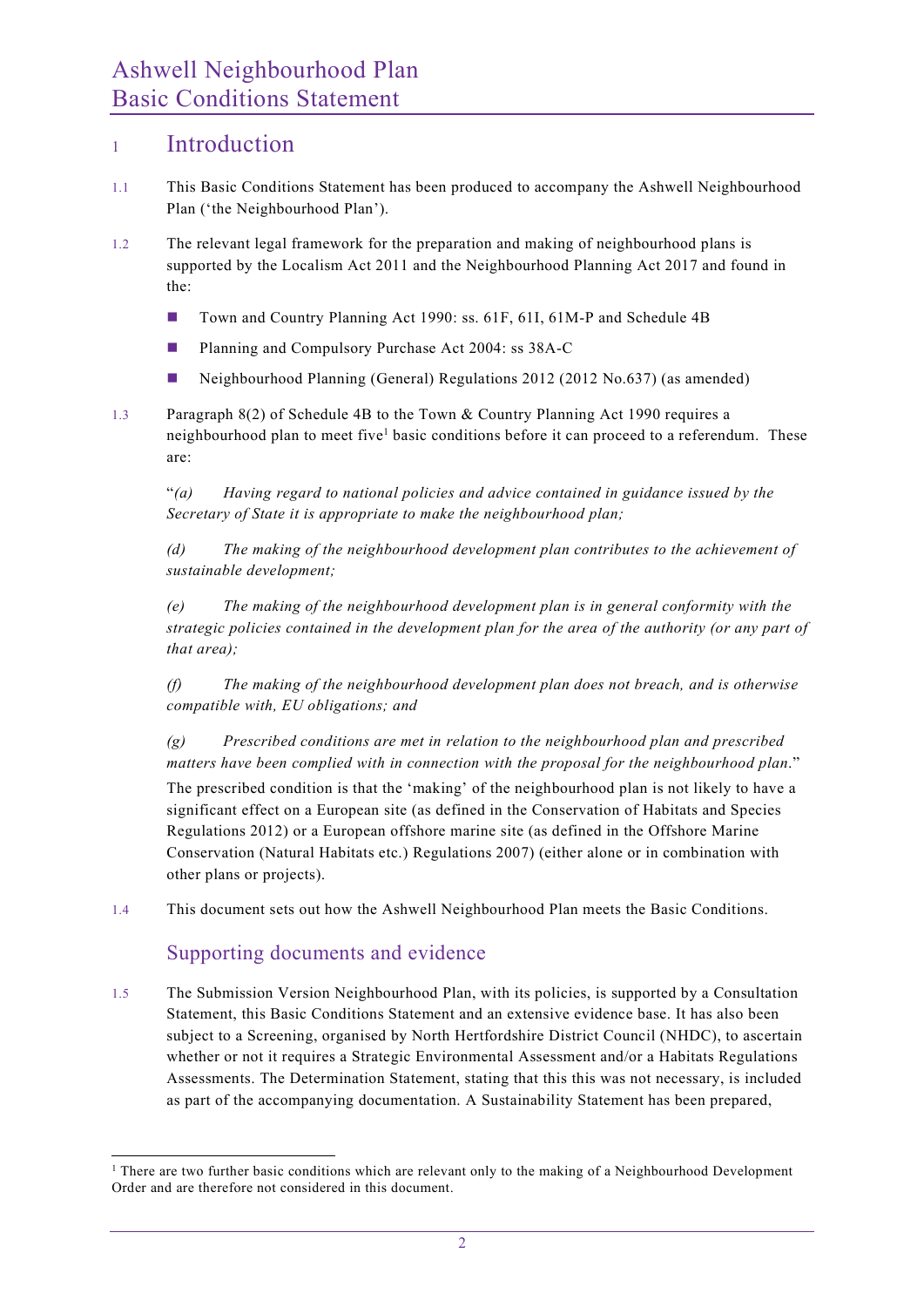however, to illustrate how sustainability issues have been considered as the policies have emerged.

1.6 Alongside the planning policies, the Plan contains a number of Non-Policy Actions, which are intended to contribute towards the achievement of the Plan's vision and form the basis of the principles for the use of any developer funding and other monies arising from other planning obligations. These Actions complement the Neighbourhood Plan document but are not a formal part of the Development Plan.

#### Key statements

- 1.7 Ashwell Parish Council, as the qualifying body, has prepared the Plan which covers the same area as the parish area of Ashwell, as shown in Figure 1 below. NHDC designated a Neighbourhood Area for the whole of the Ashwell parish area on 24 March 2014.
- 1.8 The Plan sets out planning policies that relate to the development and use of land within only the Ashwell Neighbourhood Area.
- 1.9 The Plan refers only to the administrative boundary of Ashwell. There are no other adopted Neighbourhood Development Plans that cover all or part of the Ashwell Neighbourhood Area.
- 1.10 The Ashwell Neighbourhood Plan Working Group has prepared the Plan to establish a vision for the future of the parish and a series of objectives to deliver this. It has engaged with the community to set out how the vision will be realised through planning and controlling land use and development change over the plan period 2020 to 2031.
- 1.11 The Plan does not contain any policies which relate to excluded development as defined by section 61K of the Town and Country Planning Act 1990.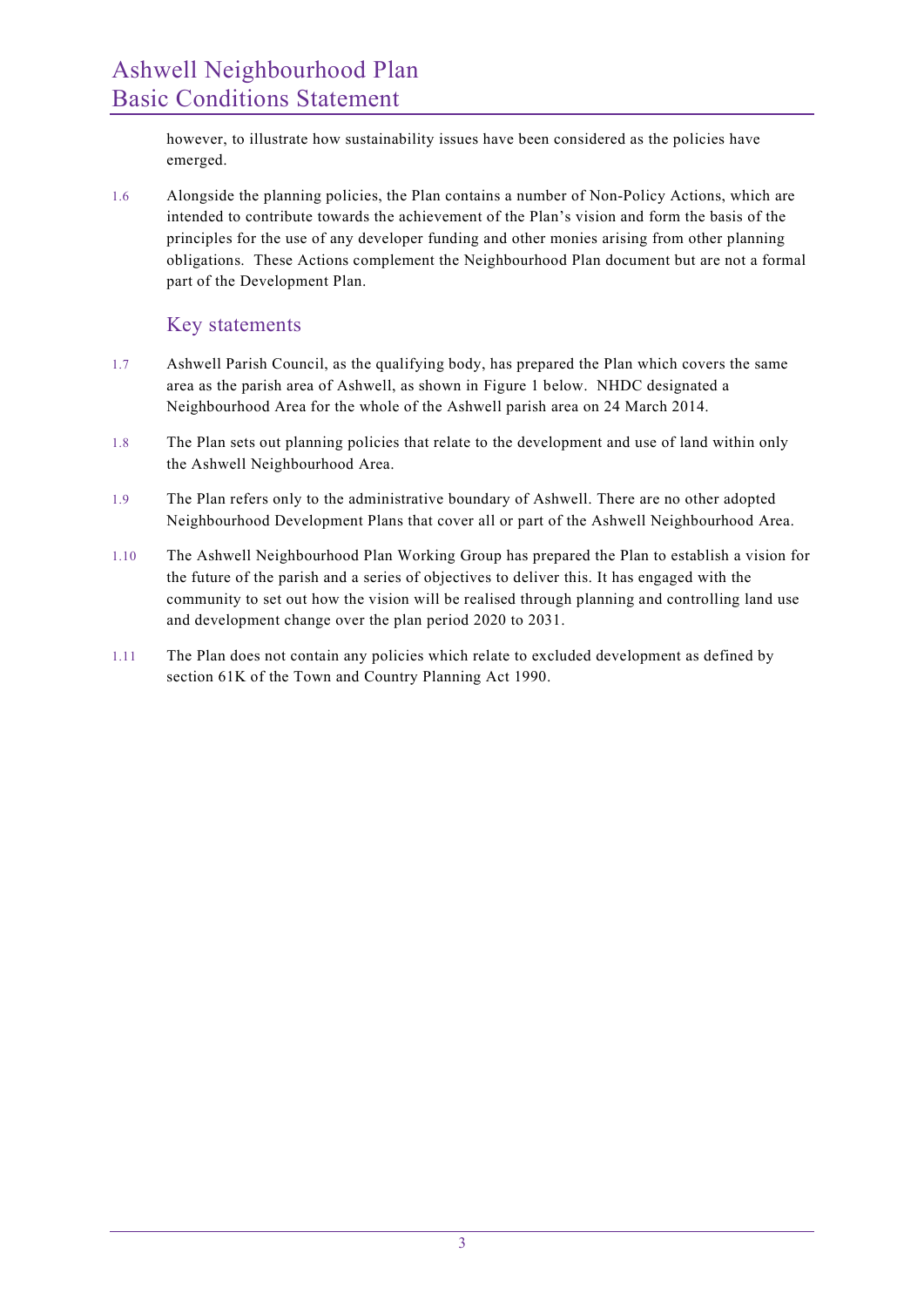

Figure 1.1 Ashwell Neighbourhood Plan designated area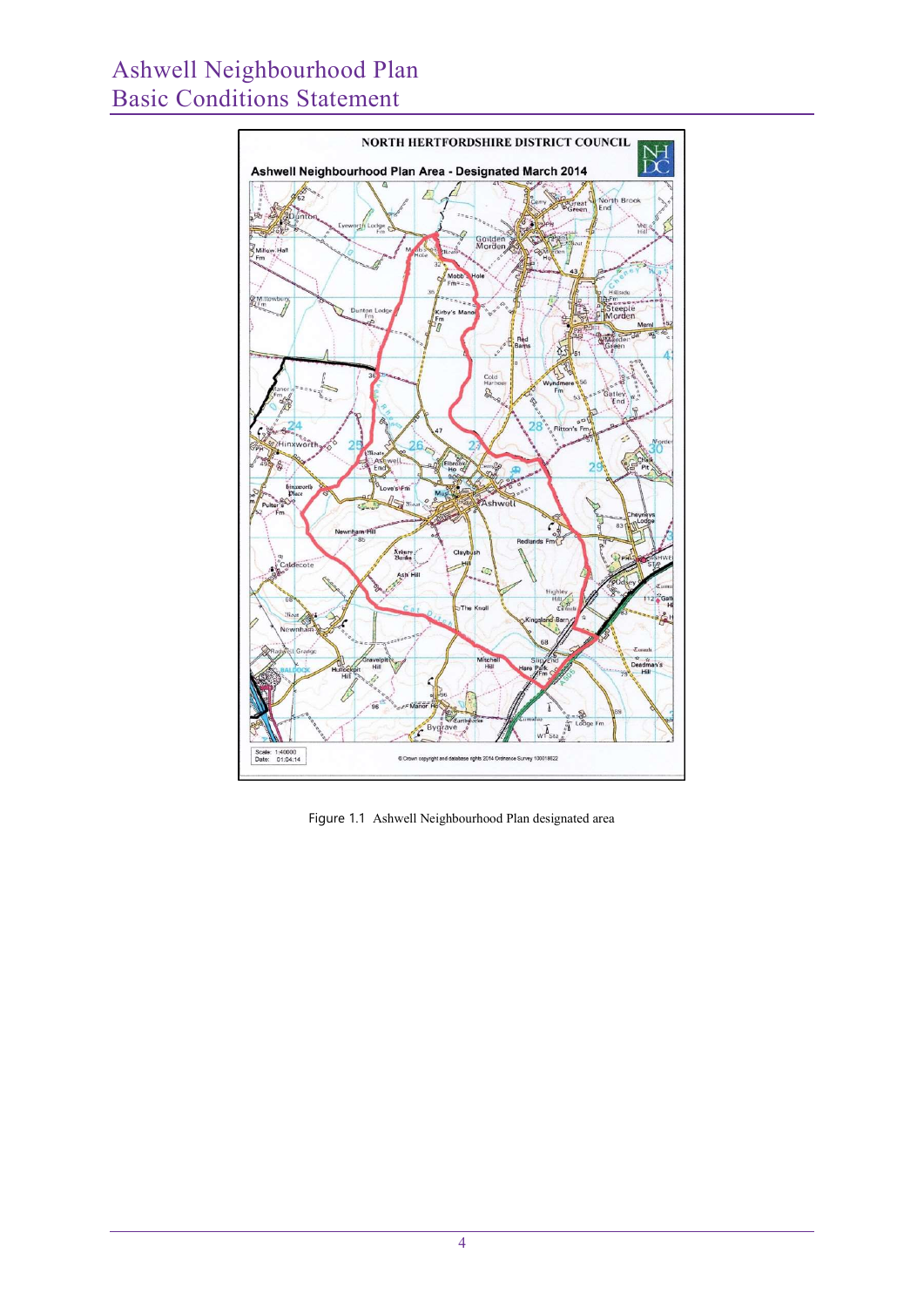## <sup>2</sup> Basic condition (a) - conformity with national planning policy

- 2.1 To meet this condition, it is necessary to demonstrate that the Plan has regard to national planning policies and the advice contained in guidance issued by the Secretary of State. National policy and guidance is contained within the National Planning Policy Framework ('NPPF') and the Planning Practice Guidance ('PPG').
- 2.2 It should be noted that the Neighbourhood Plan has been prepared in accordance with the revised NPPF published in February 2019.

#### National Planning Policy Framework (2019)

- 2.3 The NPPF has 13 key objectives which are:
	- $\Box$  Delivering a sufficient supply of homes
	- Building a strong, competitive economy
	- $\blacksquare$  Ensuring the vitality of town centres
	- **Promoting healthy and safe communities**
	- **Promoting sustainable transport**
	- **Supporting high quality communications**
	- $\blacksquare$  Making effective use of land
	- **Achieving well-designed places**
	- **Protecting Green Belt land**
	- $\blacksquare$  Meeting the challenge of climate change, flooding and coastal change
	- Conserving and enhancing the natural environment
	- Conserving and enhancing the historic environment
	- $\blacksquare$  Facilitating the sustainable use of minerals
- 2.4 This basic conditions statement explains how the Ashwell Neighbourhood Plan contributes to meeting these objectives, where relevant, and also notes the specific national policies that the Plan is intended to support and supplement.
- 2.5 The Neighbourhood Plan has ten objectives, which are shown in Table 2.1 alongside the corresponding NPPF objective or objectives that each one seeks to address.
- 2.6 Figure 2.1 then provides further detail by detailing each of the 22 policies of the Neighbourhood Plan and which specific paragraphs of the NPPF it has had regard to along with a commentary.

| <b>Plan objective</b>                                                                                                                                                                 | Relevant NPPF goal                                                                       |
|---------------------------------------------------------------------------------------------------------------------------------------------------------------------------------------|------------------------------------------------------------------------------------------|
| <i>objective 1</i> : To encourage sustainable development<br>that reflects the needs of the village and ensures that<br>the community can develop and evolve in an<br>appropriate way | $\blacksquare$ Delivering a sufficient supply of homes<br>Achieving well-designed places |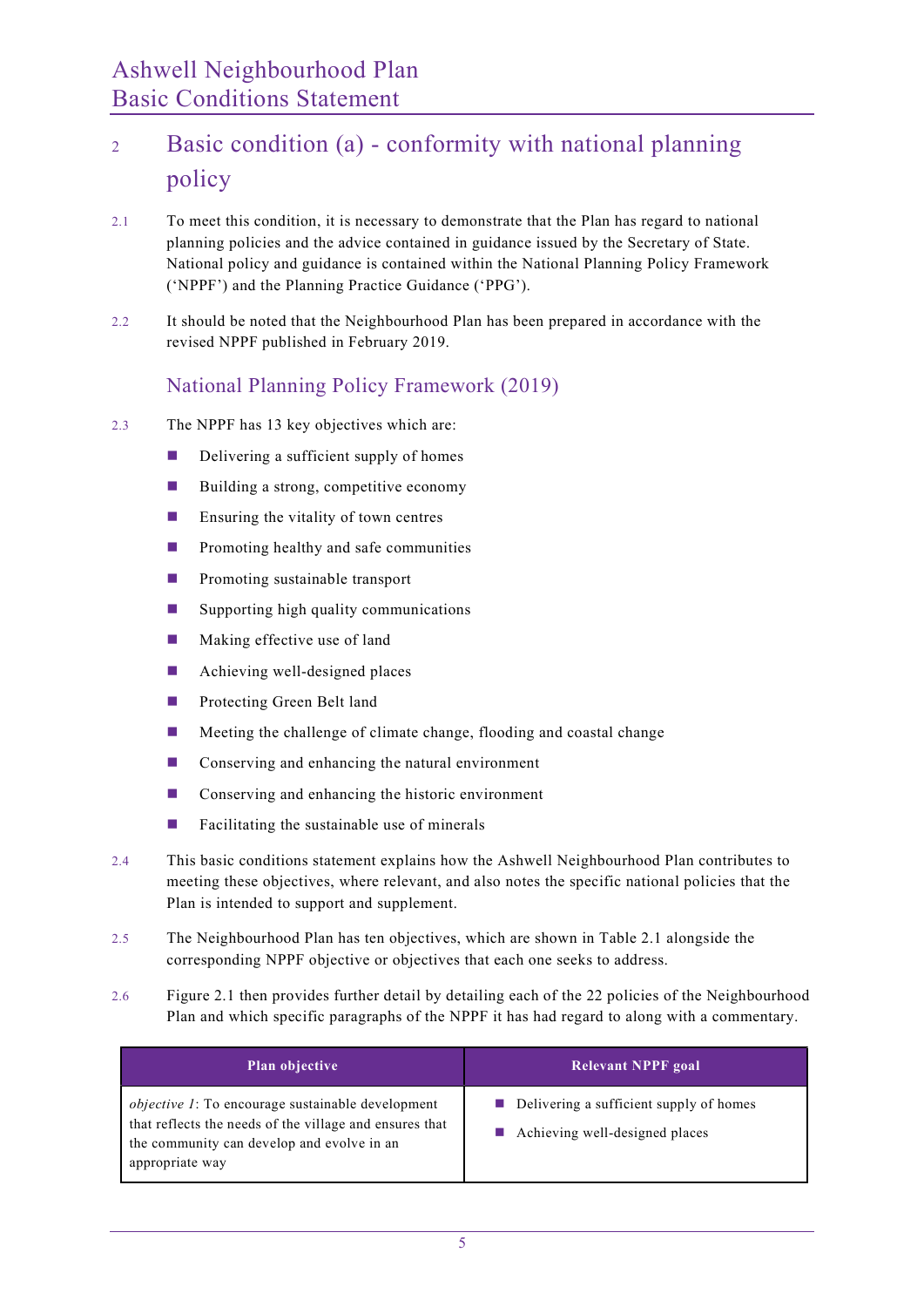| Plan objective                                                                                                                                                                                                           | <b>Relevant NPPF goal</b>                                                                                                                               |  |  |
|--------------------------------------------------------------------------------------------------------------------------------------------------------------------------------------------------------------------------|---------------------------------------------------------------------------------------------------------------------------------------------------------|--|--|
| objective 2: To support sustainable local businesses<br>and encourage the development of a strong local<br>economy                                                                                                       | Building a strong, competitive economy<br><b>Contract</b><br>Supporting high quality communications                                                     |  |  |
| objective 3: To provide recreation and sporting<br>facilities that meet the needs of the community and<br>reflect changing requirements                                                                                  | $\blacksquare$ Promoting healthy and safe communities                                                                                                   |  |  |
| objective 4: To promote healthy communities                                                                                                                                                                              | $\blacksquare$ Promoting healthy and safe communities                                                                                                   |  |  |
| objective 5: To safeguard against the loss of valued<br>facilities and services, particularly where this would<br>reduce the community's ability to meet its day-to-day<br>needs                                         | $\blacksquare$ Promoting healthy and safe communities                                                                                                   |  |  |
| objective 6: To provide high quality education<br>facilities for local children                                                                                                                                          | $\blacksquare$ Promoting healthy and safe communities                                                                                                   |  |  |
| objective 7: To ensure that the village can support the<br>changing needs of the residents by providing<br>improved accessibility and enhancements to key<br>village facilities                                          | Promoting sustainable transport<br><b>Contract</b><br>Achieving well-designed places                                                                    |  |  |
| objective 8: To conserve and enhance the historic<br>character of the village and its rural setting                                                                                                                      | ■ Conserving and enhancing the natural<br>environment<br>■ Conserving and enhancing the historic<br>environment                                         |  |  |
| objective 9: To conserve and enhance the natural<br>environment of the parish, its flora and its fauna                                                                                                                   | Conserving and enhancing the natural<br>environment                                                                                                     |  |  |
| <i>objective 10</i> : To reduce greenhouse gas emissions by<br>using renewable and low carbon energy technologies<br>in new housing and infrastructure developments, as<br>the NPPF (2019) recommends in paras 150 & 151 | Meeting the challenge of climate change,<br>flooding and coastal change Achieving well-<br>designed places<br>Conserving and enhancing the natural<br>ш |  |  |
| environment<br>Figure 2.1 Assessment of the Ashwell Neighbourhood Plan objectives against NPPF goals                                                                                                                     |                                                                                                                                                         |  |  |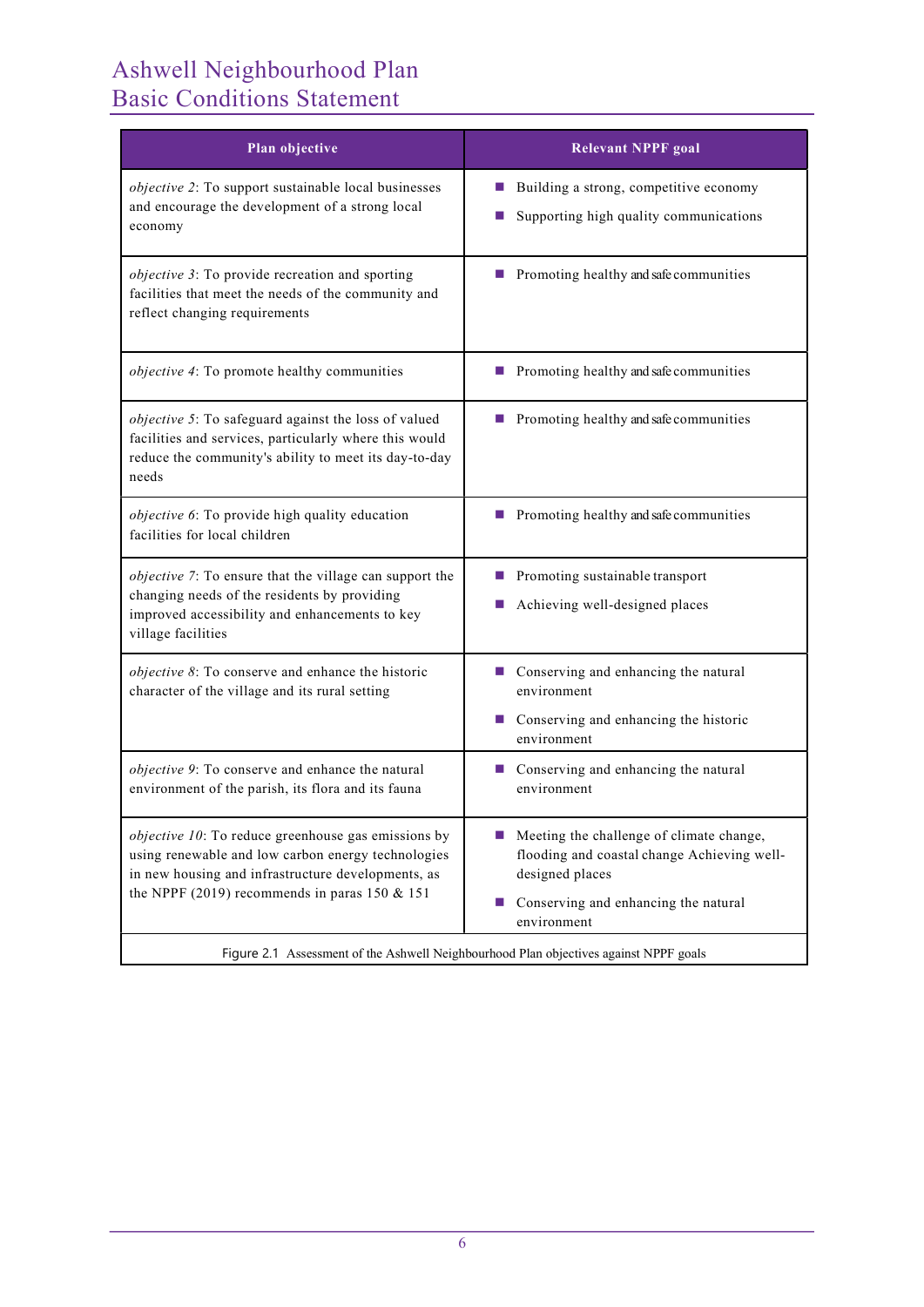### Assessment of how each policy in the Plan conforms to the NPPF

| <b>Policy Title and Reference</b>        | <b>NPPF Reference</b><br>(paragraph) | Commentary                                                                                                                                                                                                                                                                                                                                                                                                                                                                                                                                                                                                                                                                                                                                                                            |  |  |
|------------------------------------------|--------------------------------------|---------------------------------------------------------------------------------------------------------------------------------------------------------------------------------------------------------------------------------------------------------------------------------------------------------------------------------------------------------------------------------------------------------------------------------------------------------------------------------------------------------------------------------------------------------------------------------------------------------------------------------------------------------------------------------------------------------------------------------------------------------------------------------------|--|--|
| <b>Spatial strategy</b>                  |                                      |                                                                                                                                                                                                                                                                                                                                                                                                                                                                                                                                                                                                                                                                                                                                                                                       |  |  |
| POLICY ASH1: Location of<br>Development  | 8, 16, 17, 28, 117, 118              | A core principle of national policy is the need for the planning system to contribute to sustainable<br>development. The NPPF states that plans should support the strategic development needs as set out in<br>the adopted Local Plan and actively manage patterns of growth.<br>Policy ASH1 supports the development strategy set out in the adopted Local Plan, while also<br>synchronising with that of the emerging Local Plan, identifying the settlement boundaries for the<br>village. The policy supports the prioritisation of brownfield sites, with the inclusion of a local iteration<br>of paragraph 118 c) of the NPPF.                                                                                                                                                |  |  |
| Housing                                  |                                      |                                                                                                                                                                                                                                                                                                                                                                                                                                                                                                                                                                                                                                                                                                                                                                                       |  |  |
| POLICY ASH2: Housing<br>Mix              | 61, 62, 64                           | The NPPF sets out that the size, type and tenure of housing needed for different groups in the<br>community should be assessed and reflected in planning policies. Whilst the Ashwell Neighbourhood<br>Plan does not seek to allocate housing sites, the evidence and local engagement revealed a need to<br>address the shortage of homes suited to the needs of downsizers and those wishing to get onto the<br>housing ladder. Policy ASH2 seeks to ensure that all residential development proposals are adequately<br>informed by locally specific housing need survey, that drills down to the neighbourhood level as<br>opposed to relying on data prepared at the strategic level. The policy also supports the provision of self-<br>and custom-build housing in the parish. |  |  |
| Design and heritage policies             |                                      |                                                                                                                                                                                                                                                                                                                                                                                                                                                                                                                                                                                                                                                                                                                                                                                       |  |  |
| POLICY ASH3: Character of<br>Development | 125, 127, 184, 185                   | National policy encourages neighbourhood plans to develop policies that achieve well-designed places<br>that reflect local aspirations and are grounded in an understanding and evaluation of each area's<br>defining characteristics. Policy ASH3 contributes to this aim by ensuring that development in the<br>neighbourhood area is designed to respect the character of Ashwell, in terms of architecture, built form                                                                                                                                                                                                                                                                                                                                                            |  |  |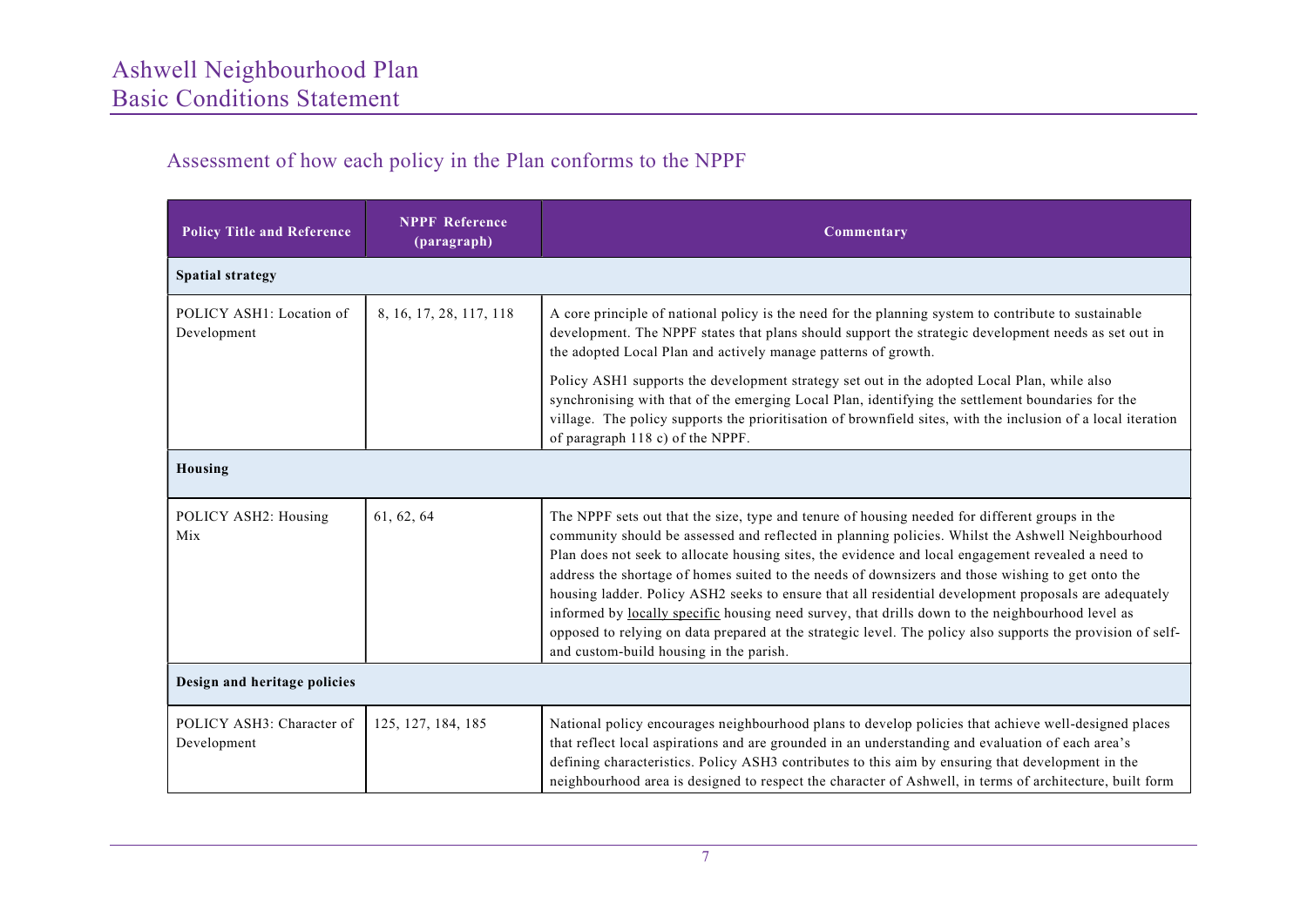| <b>Policy Title and Reference</b>                            | <b>NPPF Reference</b><br>(paragraph) | Commentary                                                                                                                                                                                                                                                                                                                                                                                                                                                                                                                                                    |  |
|--------------------------------------------------------------|--------------------------------------|---------------------------------------------------------------------------------------------------------------------------------------------------------------------------------------------------------------------------------------------------------------------------------------------------------------------------------------------------------------------------------------------------------------------------------------------------------------------------------------------------------------------------------------------------------------|--|
|                                                              |                                      | and materials. It also seeks to conserve and enhance the heritage assets both designated and non-<br>designated, that can be found in the neighbourhood area.                                                                                                                                                                                                                                                                                                                                                                                                 |  |
| POLICY ASH4: Design of<br>Development                        | 124, 125, 126, 127                   | The NPPF states the need for development to be of high quality and inclusive design. Policy ASH4<br>seeks to ensure that development is in keeping with the design of surrounding context and makes use of<br>the existing design guidance relating to the parish. Particular criteria are noted, which have stemmed<br>from the community engagement.                                                                                                                                                                                                        |  |
| POLICT ASH5: Flood Risk                                      | 20, 34, 148-150, 155-165             | It is important that policies take a proactive approach to risk from flooding. Surface water flooding<br>continues to be a problem for the village and this policy seeks to ensure that development proposals<br>mitigate this and, preferably, in a way that enhances biodiversity opportunities.                                                                                                                                                                                                                                                            |  |
| POLICY ASH6: Sustainable<br>Water Supply                     | 20, 34, 149                          | The parish houses the source of the Chalk River Rhee at Ashwell Springs SSSI. This policy seeks to<br>ensure that development proposals consider and appropriately manage water consumption needs, to<br>ensure the continued safeguarding of this vulnerable waterway network.                                                                                                                                                                                                                                                                               |  |
| POLICY ASH7:<br><b>Environmentally Sustainable</b><br>Design | 149, 150(b), 151                     | The policy supports the national objective of designing development to mitigate climate change.<br>Notwithstanding the fact that energy efficiency matters are largely controlled by the Building<br>Regulations, it identifies a series of locally-distinctive design features which would be supported where<br>they are incorporated into development. In particular it supports features aimed at reducing energy<br>consumption and energy loss that should be incorporated into both new development and to retrofit<br>sensitively historic buildings. |  |
| POLICY ASH8: Protecting<br>Historic Assets                   | 189, 190, 192-197                    | The Neighbourhood Plan identifies a series of non-designated heritage assets that should be conserved<br>and enhanced to improve opportunities to celebrate local heritage in Ashwell. This accords with<br>national policy, which seeks to safeguard not only nationally important heritage assets, but also those<br>which are special at the more local level.                                                                                                                                                                                             |  |
| POLICY ASH9: Locally<br><b>Significant Views</b>             | 170, 171                             | The policy sets out 13 locally significant views that have been identified by the local community as<br>warranting protection from development because they are particularly special to the area and contribute<br>to Ashwell's character.                                                                                                                                                                                                                                                                                                                    |  |
| <b>Natural Environment</b><br>policies                       |                                      |                                                                                                                                                                                                                                                                                                                                                                                                                                                                                                                                                               |  |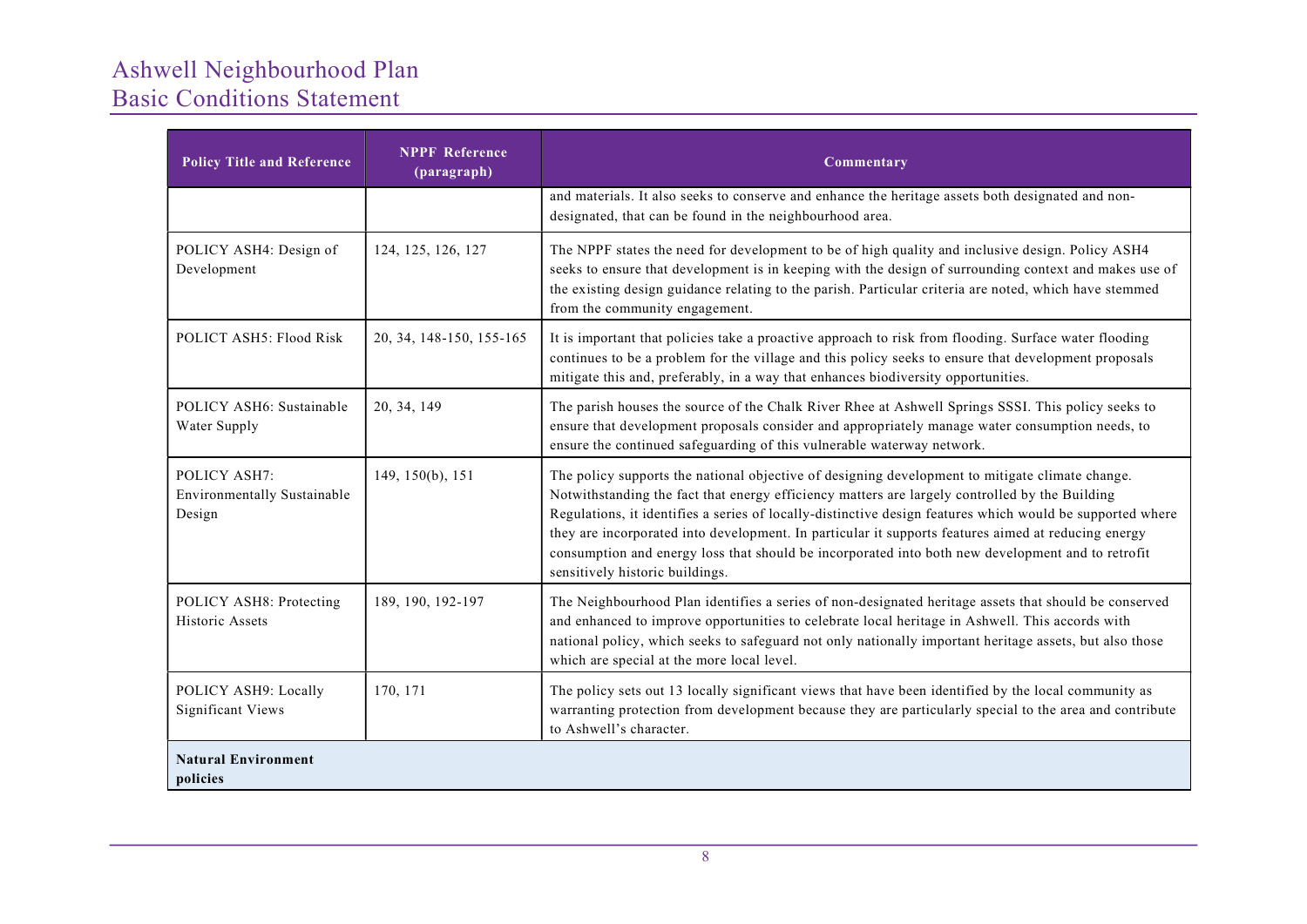| <b>Policy Title and Reference</b>                                                           | <b>NPPF Reference</b><br>(paragraph) | Commentary                                                                                                                                                                                                                                                                                                                                                                                    |  |
|---------------------------------------------------------------------------------------------|--------------------------------------|-----------------------------------------------------------------------------------------------------------------------------------------------------------------------------------------------------------------------------------------------------------------------------------------------------------------------------------------------------------------------------------------------|--|
| POLICY ASH10: Natural<br>Landscape and Rural<br>Character                                   | 127(e), 170, 171, 174,<br>175, 177   | This policy supports the national objective of ensuring that development contributes to and enhances the<br>natural environment, through identifying, maintaining and enhancing locally significant landscape<br>features, such as the chalk rivers, trees, orchards, woodlands and hedgerows. It also sets out parameters<br>for developments, which provide publicly accessible open space. |  |
| POLICY ASH11: Natural<br>Wildlife Assets, Wildlife<br>Corridors and Green<br>Infrastructure | 170, 171, 175, 177                   | This policy supports the national aim for development to achieve a net gain in biodiversity. As<br>suggested by the NPPF, it maps the network of green infrastructure at the neighbourhood level, in order<br>to identify the corridors of green space that should be conserved and managed in a way that provides net<br>environmental gain.                                                 |  |
| POLICY ASH12: Local<br>Green Spaces                                                         | 99-101, 145, 146                     | The policy seeks to designate a Local Green Space, that has been identified by the local community and<br>which is considered to meet the criteria as set out in the NPPF.                                                                                                                                                                                                                    |  |
| <b>Business and Economy</b><br>policies                                                     |                                      |                                                                                                                                                                                                                                                                                                                                                                                               |  |
| POLICY ASH13:<br>Incubator/Flexible Start-up<br><b>Business Space</b>                       | 83, 84                               | The policy seeks to support the sustainable growth of the rural economy in Ashwell by supporting the<br>provision of incubator business space locally in a way that is sensitive to the rural surroundings. This<br>will provide needed space for local residents who might otherwise travel much further afield.                                                                             |  |
| POLICY ASH14: Broadband<br>Provision                                                        | 80, 81, 112                          | Ashwell is a rural parish and this policy seeks to ensure that those wishing to work from home, or work<br>locally, can do so, by ensuring that adequate broadband infrastructure is provided. Such provision also<br>has a wider social role for the community.                                                                                                                              |  |
| POLICY ASH15: Ashwell<br>Village Centre                                                     | 83, 91, 92                           | The village centre provides a lifeline for the community, with a variety of services. This policy seeks to<br>safeguard against the loss of these, which in turn will promote healthy, inclusive and safe place, as well<br>as contributing to the viability of the rural economy.                                                                                                            |  |
| Sport, leisure and<br>recreation policies                                                   |                                      |                                                                                                                                                                                                                                                                                                                                                                                               |  |
| POLICY ASH16: Sport<br>Facilities                                                           | 91, 92, 96, 97                       | The NPPF encourages policies that contribute to healthy, inclusive communities. Despite its size and<br>rurality, Ashwell has a range of leisure and recreational facilities that are well-used by the community                                                                                                                                                                              |  |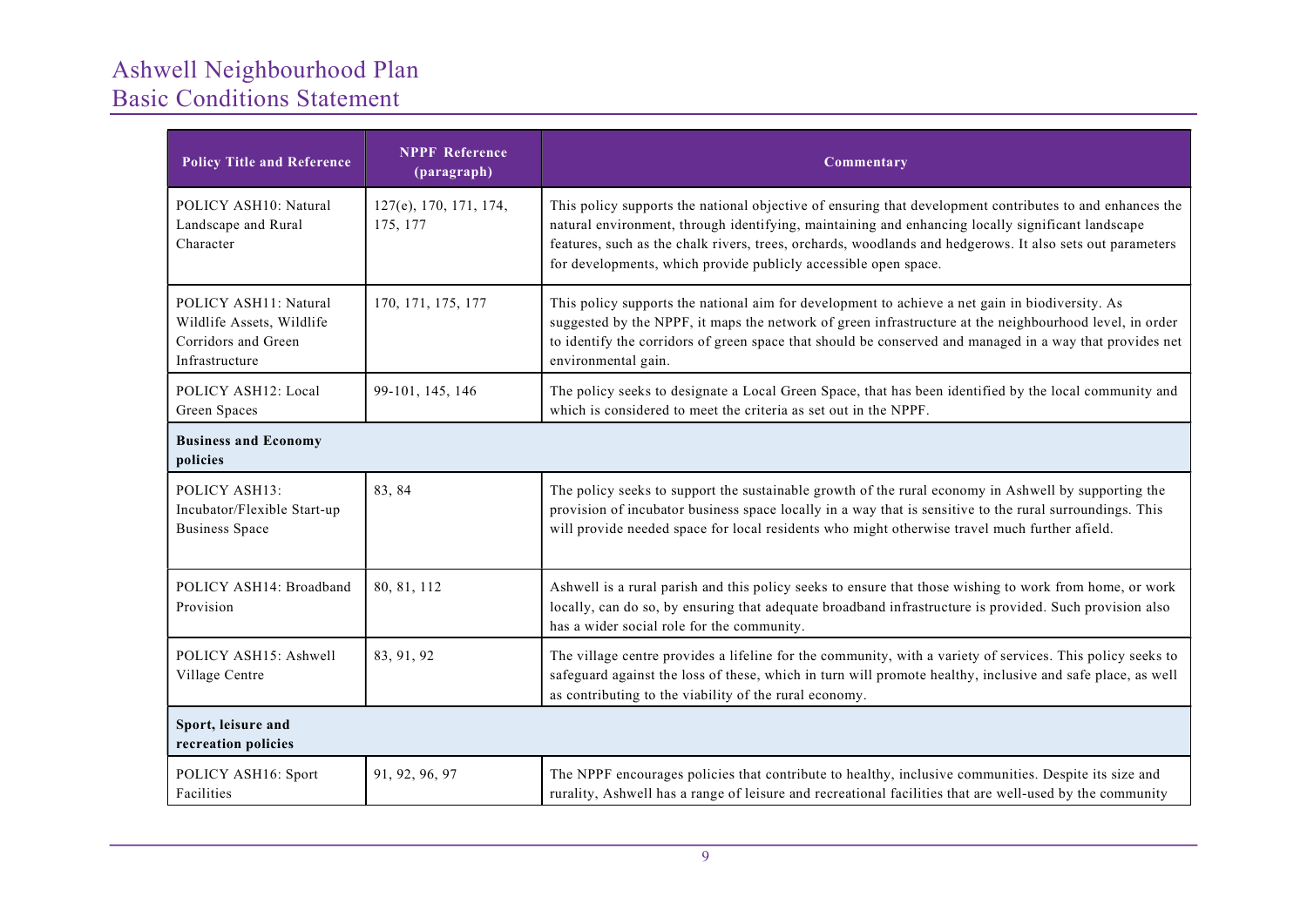| <b>Policy Title and Reference</b>                                                                                      | <b>NPPF Reference</b><br>(paragraph) | Commentary                                                                                                                                                                                                                                                                                                                                                                                                                                                                                                                                                                                                 |  |
|------------------------------------------------------------------------------------------------------------------------|--------------------------------------|------------------------------------------------------------------------------------------------------------------------------------------------------------------------------------------------------------------------------------------------------------------------------------------------------------------------------------------------------------------------------------------------------------------------------------------------------------------------------------------------------------------------------------------------------------------------------------------------------------|--|
|                                                                                                                        |                                      | and Policy ASH16 seeks to safeguard these. In addition, it supports proposals which would ameliorate<br>this offer, for instance the extension of the Recreation Ground and provision of accessible toilet<br>facilities.                                                                                                                                                                                                                                                                                                                                                                                  |  |
| POLICY ASH17: Public<br>Houses                                                                                         | 91, 92                               | The NPPF encourages the provision of spaces that promote social interaction,<br>including opportunities for meetings between people who might not otherwise come<br>into contact with each other. In a rural village such as Ashwell, the public houses<br>have historically played such a role and this policy seeks to safeguard against their<br>conversion into different uses.                                                                                                                                                                                                                        |  |
| POLICY ASH18:<br>Maintaining existing health<br>services                                                               | 83, 91, 92                           | The NPPF encourages policies that enable and support healthy lifestyles, especially<br>where this would address identified local health and well-being needs. Whilst the<br>village benefits from a series of health facilities, there is already pressure on these<br>which, as the village continues to grow, may be exacerbated in the future. The policy<br>seeks to support their ongoing provision and, where there is evidence of need and it<br>can be achieved in a sensitive way, their expansion. This policy also contributes to<br>the national aim of supporting prosperous rural economies. |  |
| POLICY ASH19: Education<br>Provision                                                                                   | 91, 92, 94                           | The policy seeks to guard against the unnecessary loss of valued educational facilities and services, as<br>this would reduce the community's ability to meet its day-to-day needs.                                                                                                                                                                                                                                                                                                                                                                                                                        |  |
| <b>Transport and movement</b><br>policies                                                                              |                                      |                                                                                                                                                                                                                                                                                                                                                                                                                                                                                                                                                                                                            |  |
| POLICY ASH20: Accessible<br>paths in the village and rural<br>areas                                                    | 98, 102-104, 127                     | The policy seeks to promote and enhance the walking and cycling opportunities in the village, wider<br>parish and connecting to areas and settlements beyond. This contributes directly to the national aim of<br>promoting sustainable modes of transport as well as helping to contribute to Ashwell's sense of place.                                                                                                                                                                                                                                                                                   |  |
| 102-104, 108, 110, 111<br>POLICY ASH21: Bus<br>Services and Community<br>services, a key aim of the NPPF.<br>Transport |                                      | The policy actively supports proposals that will contribute to greater provision of public transport                                                                                                                                                                                                                                                                                                                                                                                                                                                                                                       |  |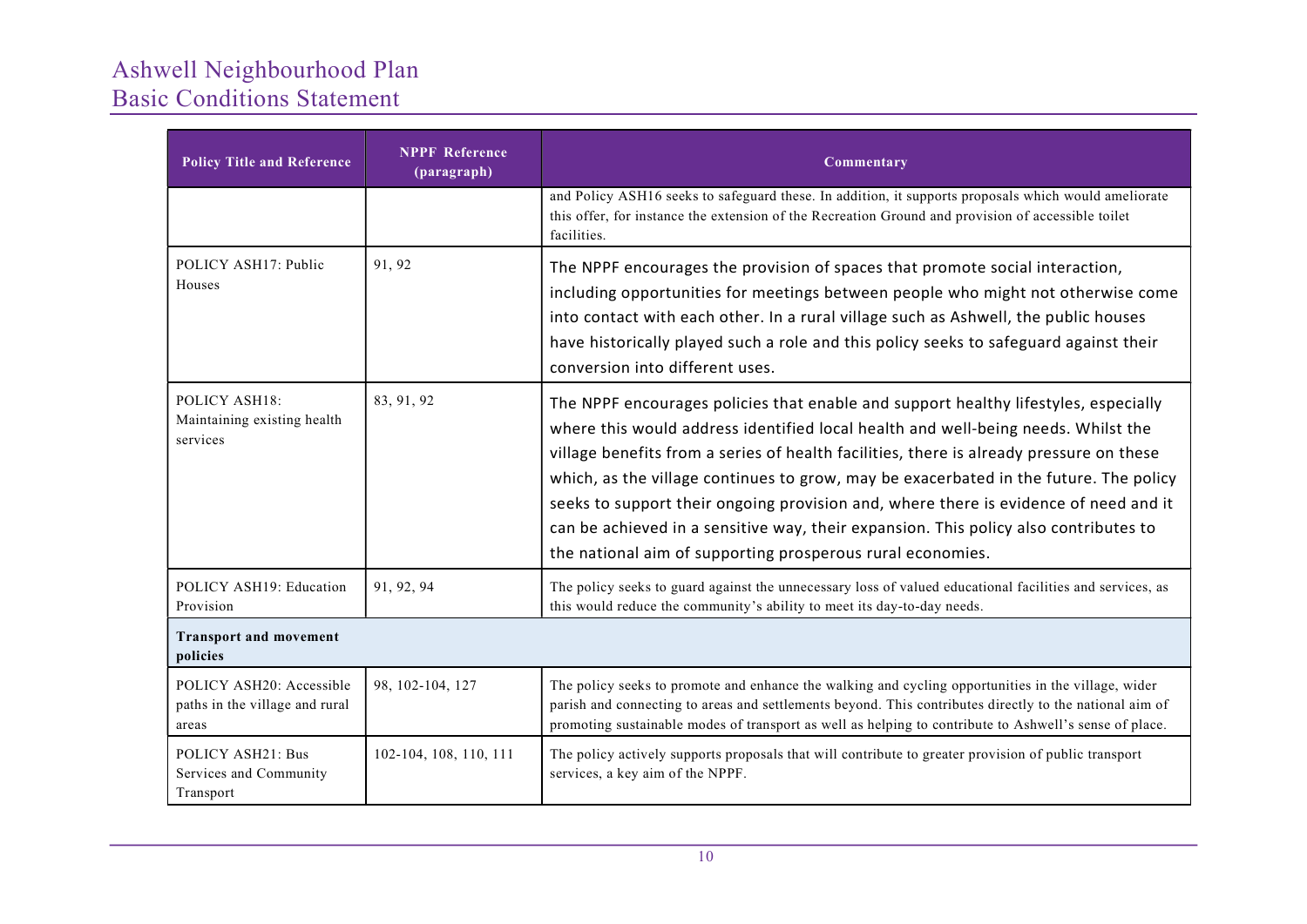| <b>Policy Title and Reference</b>                   | <b>NPPF Reference</b><br>(paragraph) | Commentary                                                                                                                                                                                                                                                                                                                                                                                                                                                                                                                                                                                                                                                                                                                                                             |
|-----------------------------------------------------|--------------------------------------|------------------------------------------------------------------------------------------------------------------------------------------------------------------------------------------------------------------------------------------------------------------------------------------------------------------------------------------------------------------------------------------------------------------------------------------------------------------------------------------------------------------------------------------------------------------------------------------------------------------------------------------------------------------------------------------------------------------------------------------------------------------------|
| POLICY ASH22: Residential<br>and Public Car Parking | 105, 106                             | Notwithstanding Policies ASH20 and ASH21, it is important to consider the rural nature of the parish,<br>which has led to higher than average car ownership. The village is fairly hilly too, which means that<br>whilst walking and cycling are encouraged and supported through the Neighbourhood Plan, inevitably<br>some residents will still prefer to use their cars to access services and facilities. This policy seeks to<br>ensure that parking provision is retained and where possible, new parking is provided off-street to<br>reduce problems already associated with on-street congestion. The policy also actively encourages<br>electric-vehicle charging points and cycle storage, to support a shift away from more polluting types of<br>vehicle. |

Figure 2.2 Assessment of conformity to the NPPF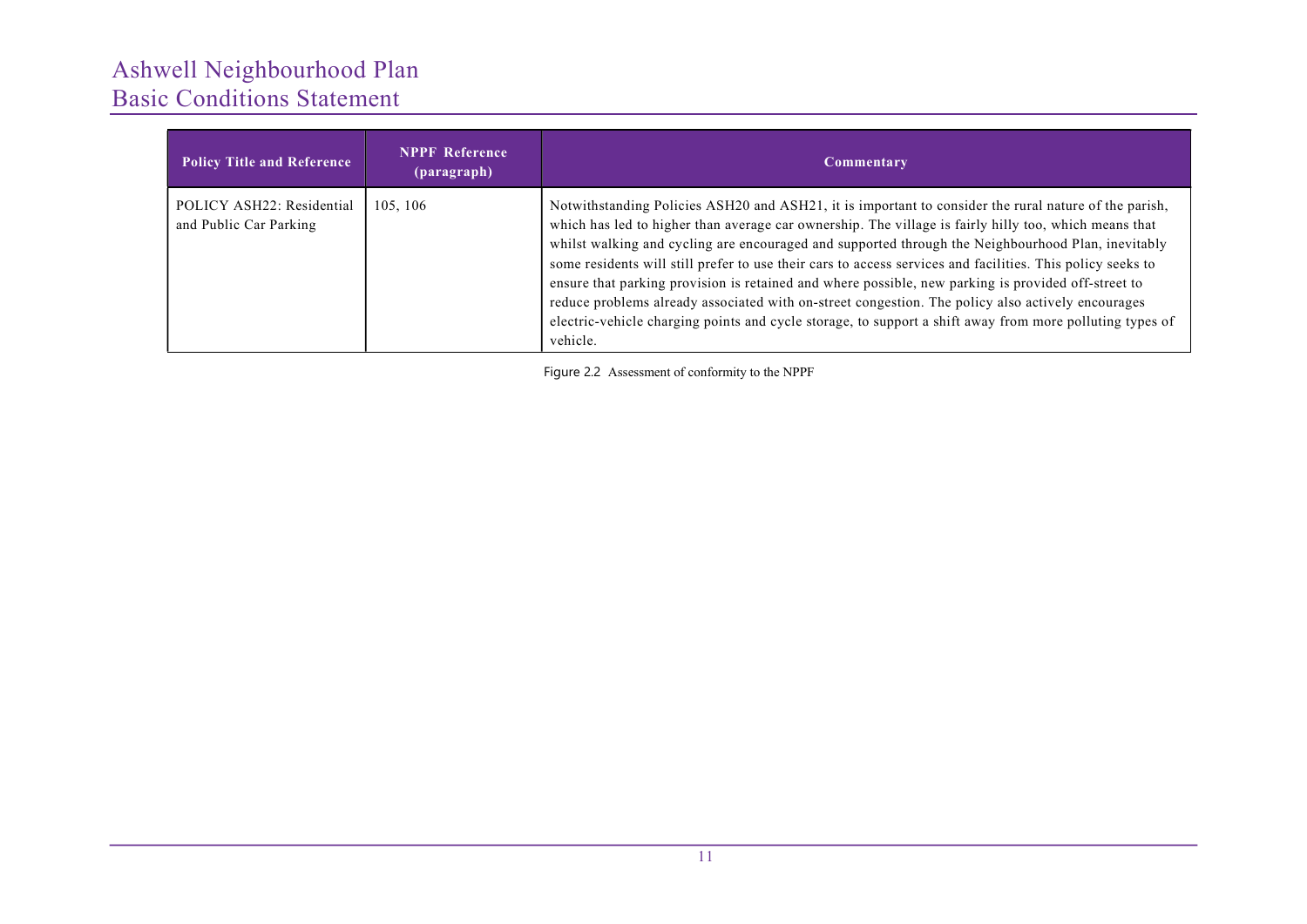### <sup>3</sup> Basic condition (d) - contribution to sustainable development

- 3.1 The NPPF states in paragraph 7 that 'the purpose of the planning system is to contribute to the achievement of sustainable development.'
- 3.2 For the Ashwell Neighbourhood Plan, sustainable development has provided the fundamental basis of each of its policies. The National Planning Practice Guidance advises that 'sufficient and proportionate evidence should be presented on how the draft neighbourhood plan … guides development to sustainable solutions'<sup>2</sup> .
- 3.3 Figure 3.1 below summarises how the objectives and policies in the Plan contribute towards economic, social and environmental sustainable development, as defined in the NPPF. Many of the objectives of the Plan overlap the three strands of sustainability, so for the purposes of this document, the most relevant strand has been taken to illustrate conformity.

### Assessment of the Ashwell Neighbourhood Plan objectives and policies against sustainable development

| Deliver economic sustainability                                                                                                                             |                                                                                                                                                                                                                                                                                                                                                                                                                                                                                                                                                                                                                                                                                                                                                                                                                                                           |  |  |  |  |
|-------------------------------------------------------------------------------------------------------------------------------------------------------------|-----------------------------------------------------------------------------------------------------------------------------------------------------------------------------------------------------------------------------------------------------------------------------------------------------------------------------------------------------------------------------------------------------------------------------------------------------------------------------------------------------------------------------------------------------------------------------------------------------------------------------------------------------------------------------------------------------------------------------------------------------------------------------------------------------------------------------------------------------------|--|--|--|--|
| infrastructure.'                                                                                                                                            | NPPF definition - 'to help build a strong, responsive and competitive economy, by ensuring that<br>sufficient land of the right types is available in the right places and at the right time to support growth,<br>innovation and improved productivity; and by identifying and coordinating the provision of                                                                                                                                                                                                                                                                                                                                                                                                                                                                                                                                             |  |  |  |  |
| NP Objectives                                                                                                                                               | Objective 2: To support sustainable local businesses and encourage the development<br>of a strong local economy                                                                                                                                                                                                                                                                                                                                                                                                                                                                                                                                                                                                                                                                                                                                           |  |  |  |  |
| <b>NP</b> Policies<br>POLICY ASH13: Incubator/Flexible Start-up Business Space<br>POLICY ASH14: Broadband Provision<br>POLICY ASH15: Ashwell Village Centre |                                                                                                                                                                                                                                                                                                                                                                                                                                                                                                                                                                                                                                                                                                                                                                                                                                                           |  |  |  |  |
| Commentary                                                                                                                                                  | The NPPF seeks to support the rural economy and the policies in the Neighbourhood<br>Plan reinforce this, in particular seeking to support the development, where it can be<br>done in a sensitive way, of opportunities to support local business both through<br>providing start-up space and maintaining a vibrant village centre.<br>The parish of Ashwell is very rural and as such it is an attractive location for workers<br>seeking a more flexible approach to employment, including home-working. This is<br>likely to be even more so in light of the shift in ways of working as a result of the<br>Covid-19 pandemic. The Plan seeks to support home-working by ensuring that the<br>right conditions are in place - for instance broadband availability.<br>In these ways, the Plan seeks to contribute to building a sustainable economy. |  |  |  |  |
| <b>Deliver social sustainability</b>                                                                                                                        |                                                                                                                                                                                                                                                                                                                                                                                                                                                                                                                                                                                                                                                                                                                                                                                                                                                           |  |  |  |  |

<sup>2</sup> Planning Practice Guidance, Paragraph: 072 Reference ID: 41-072-20140306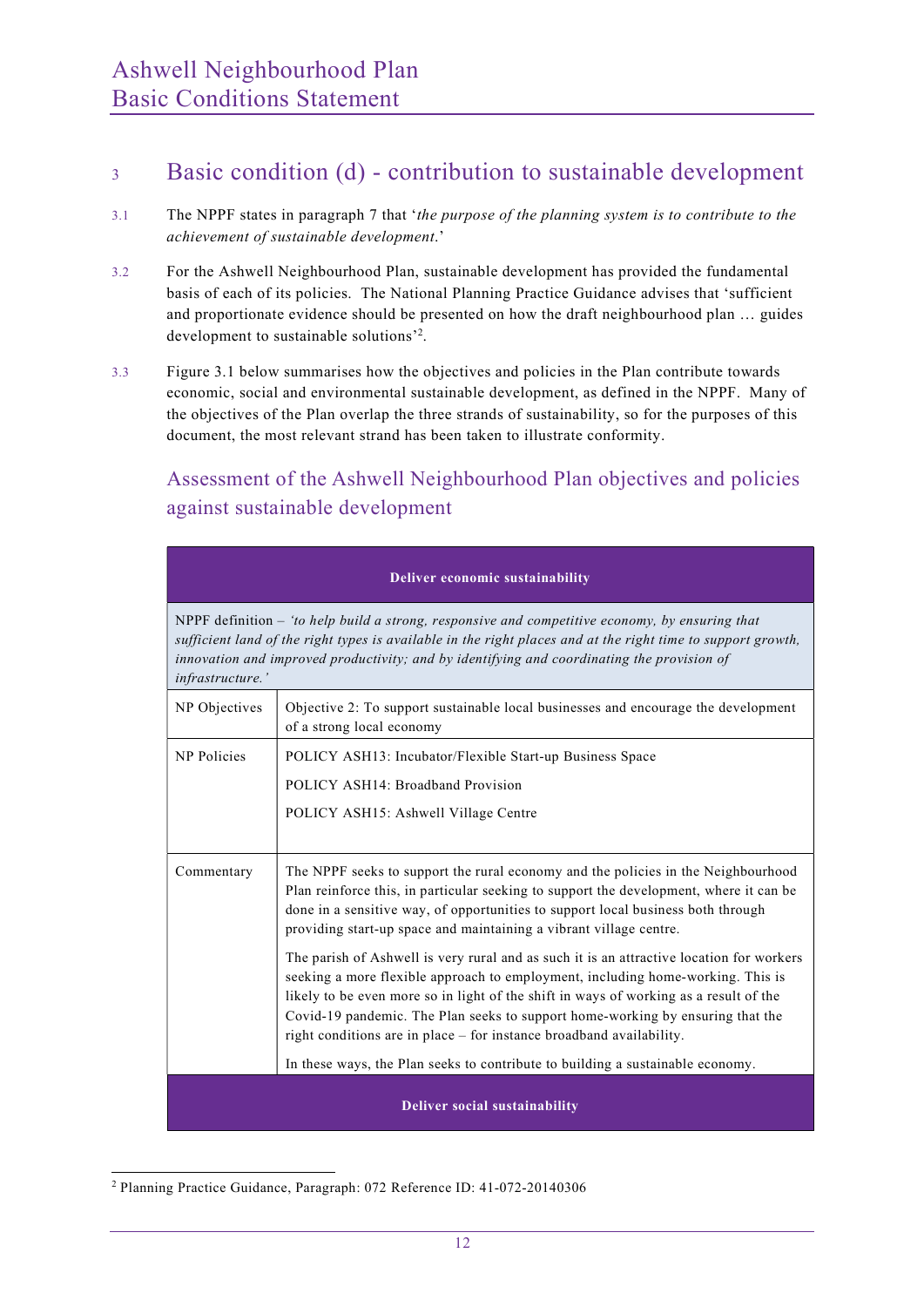| NPPF definition – 'to support strong, vibrant and healthy communities, by ensuring that a sufficient<br>number and range of homes can be provided to meet the needs of present and future generations; and<br>by fostering a well-designed and safe built environment, with accessible services and open spaces that<br>reflect current and future needs and support communities' health, social and cultural well-being.' |                                                                                                                                                                                                                                                                                                                                                                                                                                                                                                                                                                                                                                                                   |  |  |  |
|----------------------------------------------------------------------------------------------------------------------------------------------------------------------------------------------------------------------------------------------------------------------------------------------------------------------------------------------------------------------------------------------------------------------------|-------------------------------------------------------------------------------------------------------------------------------------------------------------------------------------------------------------------------------------------------------------------------------------------------------------------------------------------------------------------------------------------------------------------------------------------------------------------------------------------------------------------------------------------------------------------------------------------------------------------------------------------------------------------|--|--|--|
| NP Objectives                                                                                                                                                                                                                                                                                                                                                                                                              | Objective 1: To encourage sustainable development that reflects the needs of the<br>village and ensures that the community can develop and evolve in an appropriate way                                                                                                                                                                                                                                                                                                                                                                                                                                                                                           |  |  |  |
| Objective 3: To provide recreation and sporting facilities that meet the needs of the<br>community and reflect changing requirements.                                                                                                                                                                                                                                                                                      |                                                                                                                                                                                                                                                                                                                                                                                                                                                                                                                                                                                                                                                                   |  |  |  |
|                                                                                                                                                                                                                                                                                                                                                                                                                            | Objective 4: To promote healthy communities                                                                                                                                                                                                                                                                                                                                                                                                                                                                                                                                                                                                                       |  |  |  |
|                                                                                                                                                                                                                                                                                                                                                                                                                            | Objective 5: To safeguard against the loss of valued facilities and services,<br>particularly where this would reduce the community's ability to meet its day-to-day<br>needs                                                                                                                                                                                                                                                                                                                                                                                                                                                                                     |  |  |  |
|                                                                                                                                                                                                                                                                                                                                                                                                                            | Objective 6: To provide high quality education facilities for local children                                                                                                                                                                                                                                                                                                                                                                                                                                                                                                                                                                                      |  |  |  |
| NP Policies                                                                                                                                                                                                                                                                                                                                                                                                                | POLICY ASH1: Location of Development                                                                                                                                                                                                                                                                                                                                                                                                                                                                                                                                                                                                                              |  |  |  |
|                                                                                                                                                                                                                                                                                                                                                                                                                            | POLICY ASH2: Housing Mix                                                                                                                                                                                                                                                                                                                                                                                                                                                                                                                                                                                                                                          |  |  |  |
|                                                                                                                                                                                                                                                                                                                                                                                                                            | POLICY ASH16: Sport Facilities                                                                                                                                                                                                                                                                                                                                                                                                                                                                                                                                                                                                                                    |  |  |  |
|                                                                                                                                                                                                                                                                                                                                                                                                                            | POLICY ASH17: Public Houses                                                                                                                                                                                                                                                                                                                                                                                                                                                                                                                                                                                                                                       |  |  |  |
|                                                                                                                                                                                                                                                                                                                                                                                                                            | POLICY ASH18: Maintaining existing health services                                                                                                                                                                                                                                                                                                                                                                                                                                                                                                                                                                                                                |  |  |  |
|                                                                                                                                                                                                                                                                                                                                                                                                                            | POLICY ASH19: Education Provision                                                                                                                                                                                                                                                                                                                                                                                                                                                                                                                                                                                                                                 |  |  |  |
| POLICY ASH20: Accessible path in the village and rural areas                                                                                                                                                                                                                                                                                                                                                               |                                                                                                                                                                                                                                                                                                                                                                                                                                                                                                                                                                                                                                                                   |  |  |  |
|                                                                                                                                                                                                                                                                                                                                                                                                                            | POLICY ASH21: Bus Services and Community Transport                                                                                                                                                                                                                                                                                                                                                                                                                                                                                                                                                                                                                |  |  |  |
|                                                                                                                                                                                                                                                                                                                                                                                                                            | POLICY ASH22: Residential and Public Car Parking                                                                                                                                                                                                                                                                                                                                                                                                                                                                                                                                                                                                                  |  |  |  |
| Commentary                                                                                                                                                                                                                                                                                                                                                                                                                 | The NPPF underlines the importance of supporting strong, vibrant and healthy<br>communities. For Ashwell, it will be important to try to ensure that the village and its<br>facilities remain viable by attracting families and others to live here. Therefore,<br>whilst the Neighbourhood Plan does not seek to allocate sites specifically, as this is<br>being addressed in the emerging Local Plan, it does seek to influence the type, mix<br>and affordability of housing to be delivered to meet a defined local need. In<br>particular1, 2 and 3 bedroom homes suited to downsizers and first-time buyers, which<br>are currently lacking in the parish. |  |  |  |
|                                                                                                                                                                                                                                                                                                                                                                                                                            | The Plan also seeks to support the continued provision of a range of facilities and<br>services and, where suitable, their further expansion.                                                                                                                                                                                                                                                                                                                                                                                                                                                                                                                     |  |  |  |
|                                                                                                                                                                                                                                                                                                                                                                                                                            | Supporting healthy and inclusive living is an important aim of the Plan and this is<br>achieved by encouraging active travel (walking and cycling) to access to local<br>facilities and the surrounding countryside and nearby settlements. Equally, it seeks to<br>support a reduction in reliance on more polluting modes of transport by supporting<br>both public transport and electric vehicle infrastructure requirements.                                                                                                                                                                                                                                 |  |  |  |
|                                                                                                                                                                                                                                                                                                                                                                                                                            | In these ways, the Plan aims to support a strong, vibrant and healthy community.                                                                                                                                                                                                                                                                                                                                                                                                                                                                                                                                                                                  |  |  |  |
|                                                                                                                                                                                                                                                                                                                                                                                                                            | Deliver environmental sustainability                                                                                                                                                                                                                                                                                                                                                                                                                                                                                                                                                                                                                              |  |  |  |
|                                                                                                                                                                                                                                                                                                                                                                                                                            | NPPF definition - to contribute to protecting and enhancing our natural, built and historic<br>environment: including making effective use of land, helping to improve hiodiversity, using natural                                                                                                                                                                                                                                                                                                                                                                                                                                                                |  |  |  |

environment; including making effective use of land, helping to improve biodiversity, using natural resources prudently, minimising waste and pollution, and mitigating and adapting to climate change, including moving to a low carbon economy,'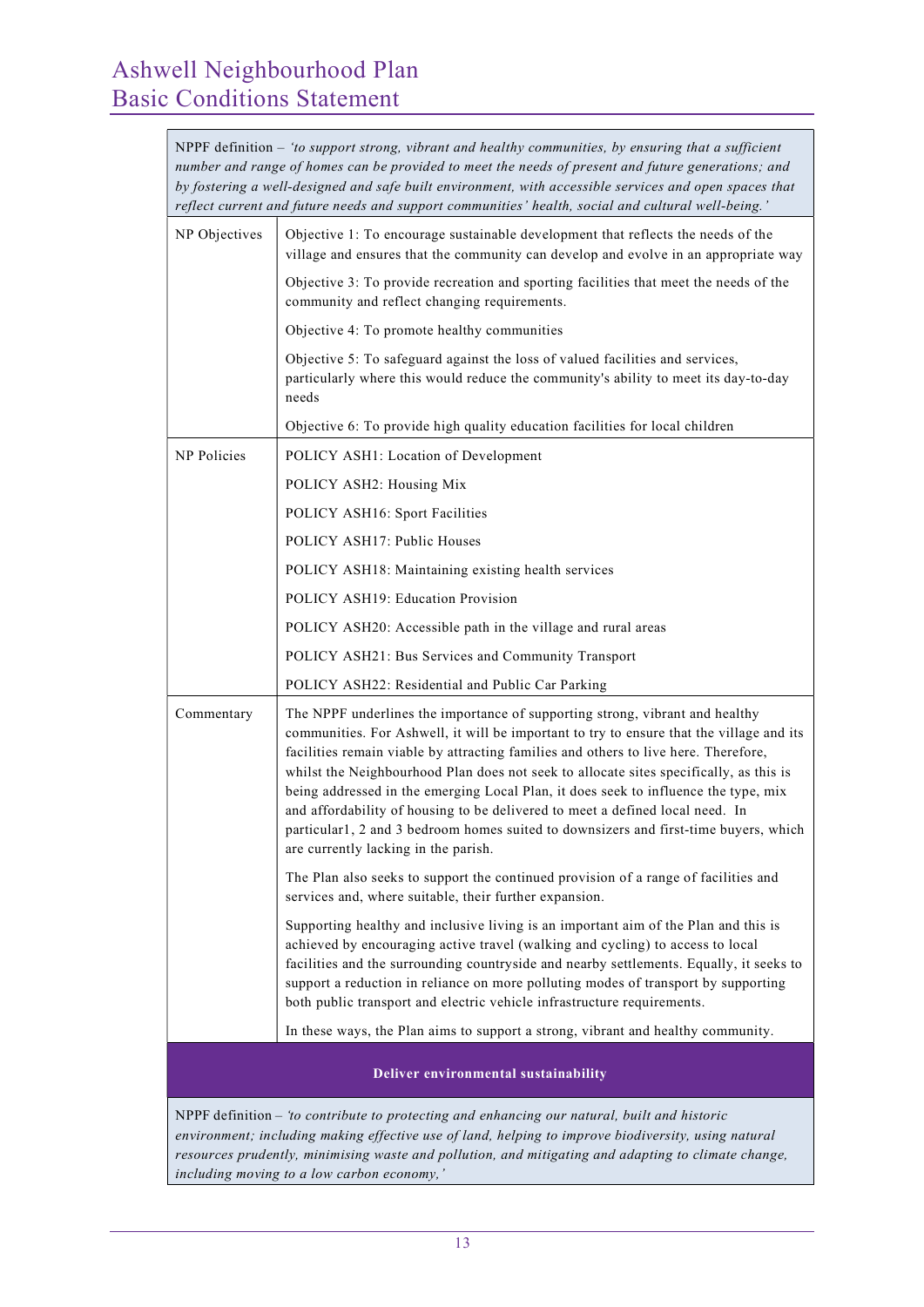| NP Objectives | To ensure that the village can support the changing needs of the<br>Objective 7<br>residents by providing improved accessibility and enhancements to key village<br>facilities                                                                                                                                                                                                   |  |  |  |
|---------------|----------------------------------------------------------------------------------------------------------------------------------------------------------------------------------------------------------------------------------------------------------------------------------------------------------------------------------------------------------------------------------|--|--|--|
|               | Objective 8 To conserve and enhance the historic character of the village and its rural<br>setting                                                                                                                                                                                                                                                                               |  |  |  |
|               | Objective 9 To conserve and enhance the natural environment of the parish, its flora<br>and its fauna                                                                                                                                                                                                                                                                            |  |  |  |
|               | Objective 10 To reduce greenhouse gas emissions by using renewable and low carbon<br>energy technologies in new housing and infrastructure developments                                                                                                                                                                                                                          |  |  |  |
| NP Policies   | POLICY ASH3: Character of Development                                                                                                                                                                                                                                                                                                                                            |  |  |  |
|               | POLICY ASH4: Design of Development                                                                                                                                                                                                                                                                                                                                               |  |  |  |
|               | POLICY ASH5: Flood Risk                                                                                                                                                                                                                                                                                                                                                          |  |  |  |
|               | POLICY ASH6: Sustainable Water Supply                                                                                                                                                                                                                                                                                                                                            |  |  |  |
|               | POLICY ASH7: Environmentally Sustainable Design                                                                                                                                                                                                                                                                                                                                  |  |  |  |
|               | POLICY ASH8: Protecting Heritage Assets                                                                                                                                                                                                                                                                                                                                          |  |  |  |
|               | POLICY ASH9: Locally Significant Views                                                                                                                                                                                                                                                                                                                                           |  |  |  |
|               | POLICY ASH10: Natural Landscape and Rural Character                                                                                                                                                                                                                                                                                                                              |  |  |  |
|               | POLICY ASH11: Natural Wildlife Assets, Wildlife Corridors and Green<br>Infrastructure                                                                                                                                                                                                                                                                                            |  |  |  |
|               | POLICY ASH12: Local Green Spaces                                                                                                                                                                                                                                                                                                                                                 |  |  |  |
| Commentary    | Ashwell is a rural parish and the settlement itself is thought to date to at least the<br>tenth century, and is noted in the Domesday Book as being an important market<br>settlement in the area. This long history has left its mark in the form of a rich variety<br>of heritage assets, with the church providing a focal point for travelers reaching the<br>village today. |  |  |  |
|               | The NPPF places a high importance on defining and preserving local character and<br>the Neighbourhood Plan seeks to enable this through a range of policies relating to<br>character, local views and protecting and celebrating heritage.                                                                                                                                       |  |  |  |
|               | The rural character too contributes to Ashwell's distinctiveness, providing a deeply<br>rural backdrop to the historic village. The Plan therefore also contains a series of<br>policies including conserving the landscape character, defining Ashwell's network of<br>green infrastructure and promoting biodiversity.                                                         |  |  |  |
|               | Finally, the Plan proactively supports and contributes to the national aim of<br>mitigating climate change through, for instance, the inclusion of sustainable design<br>criteria, policies to reduce the potential for flooding.                                                                                                                                                |  |  |  |
|               | In these ways, the Plan seeks to contribute to protecting and enhancing the natural,<br>built and historic environment of the neighbourhood area.                                                                                                                                                                                                                                |  |  |  |

Figure 3.1 Assessment against sustainable development criteria

3.4 As demonstrated in Figure 3.1 , the strategic objectives of the Plan are considered to comprise a balance of social, economic and environmental goals. The policies in the Plan therefore contribute demonstrably to sustainable development.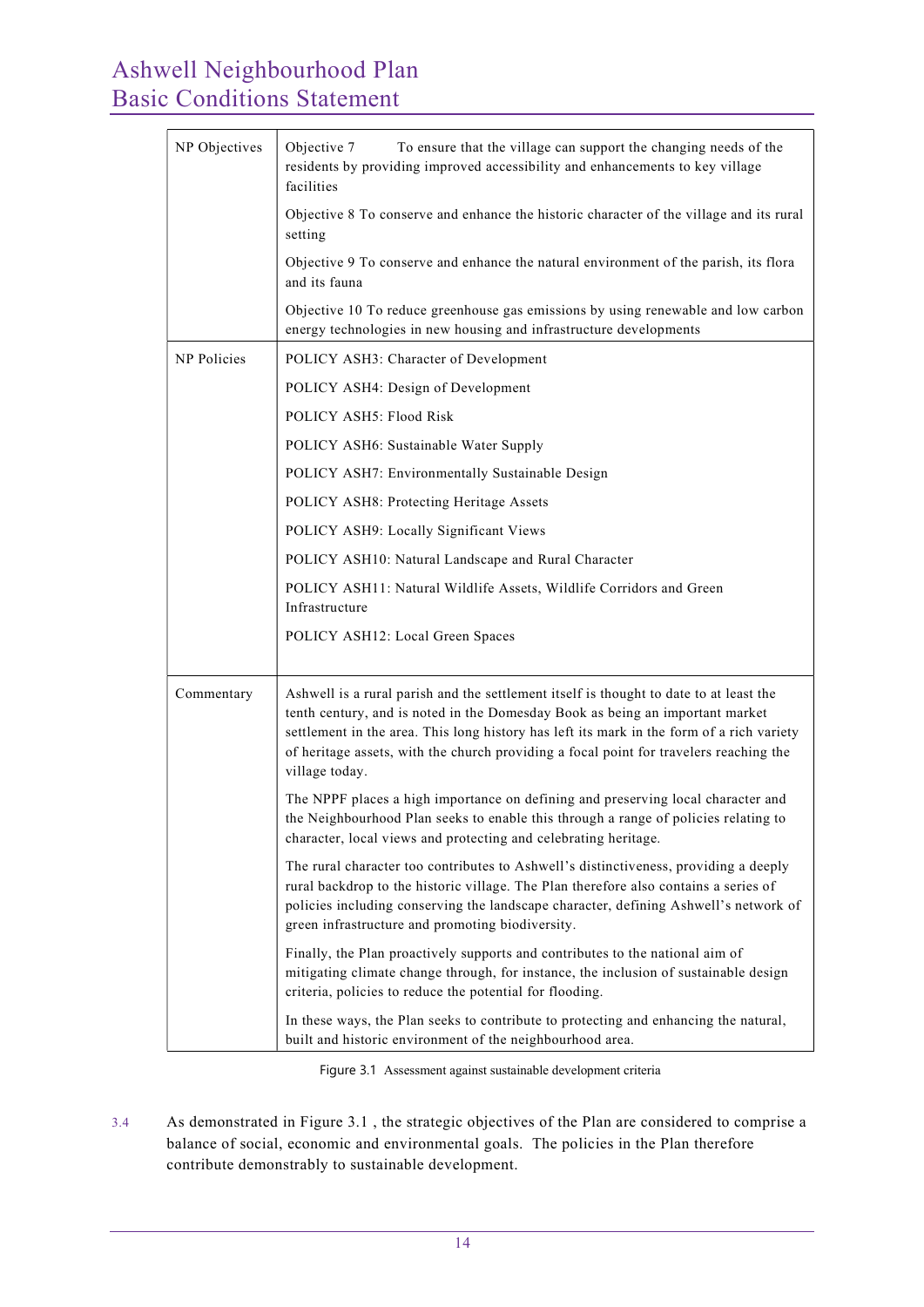## <sup>4</sup> Basic condition (e) - general conformity with strategic policies

- 4.1 The adopted Local Plan for North Herts District Council currently consists of the following:
	- Saved policies from the North Hertfordshire District Local Plan No. 2 with Alterations adopted 1996 (NHDC) $3$
	- **Hertfordshire Minerals Local Plan adopted in 2007 (HCC)**
	- **Hertfordshire Waste Core Strategy and Development Management Policies Document,** 2012 (HCC)
	- Hertfordshire Waste Site Allocations Document, 2014 (HCC)
- 4.2 An updated Local Plan for North Herts to 2031 is currently being developed<sup>4</sup> and is being examined at the time of writing.
- 4.3 Table 4.1 details the Ashwell Neighbourhood Plan policies alongside a consideration of how they are in general conformity with the Saved policies from the North Hertfordshire District Local Plan No. 2 with Alterations adopted 1996. Whilst the new Local Plan has not yet been adopted, the Neighbourhood Plan has sought to synchronise itself with the emerging policies and these are also shown in Table 4.1
- 4.4 Where a policy is not identified in Table 4.1, it is considered that the Neighbourhood Plan does not contain any policies that directly relate to it.
- 4.5 It is confirmed that there are no policies in the minerals and waste plans that the Neighbourhood Plan policies have relevance to.

<sup>3</sup> https://www.north-herts.gov.uk/planning/planning-policy/local-plan-current-policy/district-local-plan-no2 alterations/saved-local

<sup>4</sup> https://www.north-herts.gov.uk/sites/northherts-cms/files/Proposed%20Submission%20Local%20Plan.pdf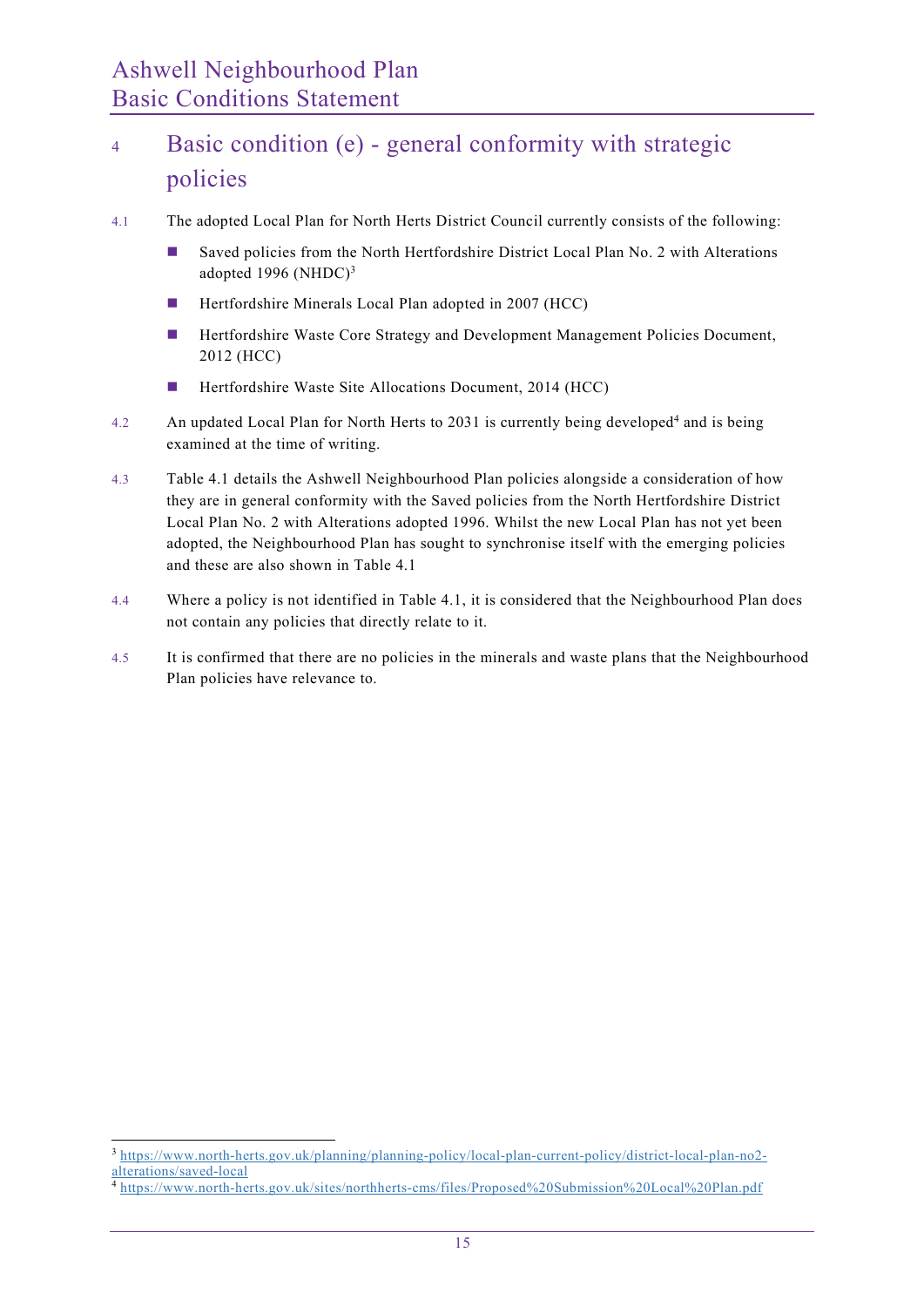Relevant strategic policies in the saved policies from the North Hertfordshire District Local Plan No. 2) and the emerging Local Plan

| <b>Policy Title and Reference</b>        | Local Plan (1996)                                                                                                                                                 | <b>Emerging NHDC Local Plan</b>                                                                                                                                                   | Commentary                                                                                                                                                                                                                                                                                                                                                                                                                                                                                                       |
|------------------------------------------|-------------------------------------------------------------------------------------------------------------------------------------------------------------------|-----------------------------------------------------------------------------------------------------------------------------------------------------------------------------------|------------------------------------------------------------------------------------------------------------------------------------------------------------------------------------------------------------------------------------------------------------------------------------------------------------------------------------------------------------------------------------------------------------------------------------------------------------------------------------------------------------------|
| POLICY ASH1: Location of<br>Development  | Policy 7: Selected villages<br>beyond the Green Belt<br>Policy 25: Re-use of rural<br>buildings<br>Policy 26: Housing Proposals<br>Policy 29: Rural Housing Needs | Policy SP1: Sustainable<br>development in North<br>Hertfordshire<br>Policy SP2: Settlement hierarchy<br>Policy D2: House extensions,<br>replacement dwellings and<br>outbuildings | This policy defines where development should be directed<br>within Ashwell parish. It amends the settlement boundary,<br>to enable modest growth over the Plan period in line with<br>Ashwell's emerging classification as a Category A village.<br>It supports bringing back into use redundant buildings.                                                                                                                                                                                                      |
| POLICY ASH2: HOUSING MIX                 | Policy 29: Rural Housing Needs<br>Policy 29A: Affordable housing<br>for urban local needs                                                                         | Policy SP8: Housing                                                                                                                                                               | The policy supports the provision of housing that has been<br>identified as needed in the parish. This relates particularly<br>to 1, 2 and 3 bedroom dwellings at a more affordable cost<br>as well as homes suited to older people. To support this,<br>the policy requests proposals to be supported by housing<br>needs evidence.                                                                                                                                                                             |
| POLICY ASH3: CHARACTER<br>OF DEVELOPMENT | Policy 7: Selected villages<br>beyond the Green Belt                                                                                                              | Policy SP8: Housing<br>Policy SP13: Historic<br>Environment                                                                                                                       | The adopted Local Plan sets out visual character areas<br>within Ashwell. These are considered to remain relevant<br>and are included within the Neighbourhood Plan. The<br>Ashwell Village Design Statement has been revised for the<br>Neighbourhood Plan. Whilst NHDC have adopted parts of<br>the previous statement, it is considered that the guidance<br>contained within the amended version forms part of the<br>Neighbourhood Plan and therefore should be used to guide<br>development in the parish. |
| POLICY ASH4: Design of<br>Development    | Policy 21: Landscape and open<br>space pattern in towns                                                                                                           | Policy SP8: Housing                                                                                                                                                               | This policy conforms to the strategic policies by<br>promoting high quality and inclusive design for all                                                                                                                                                                                                                                                                                                                                                                                                         |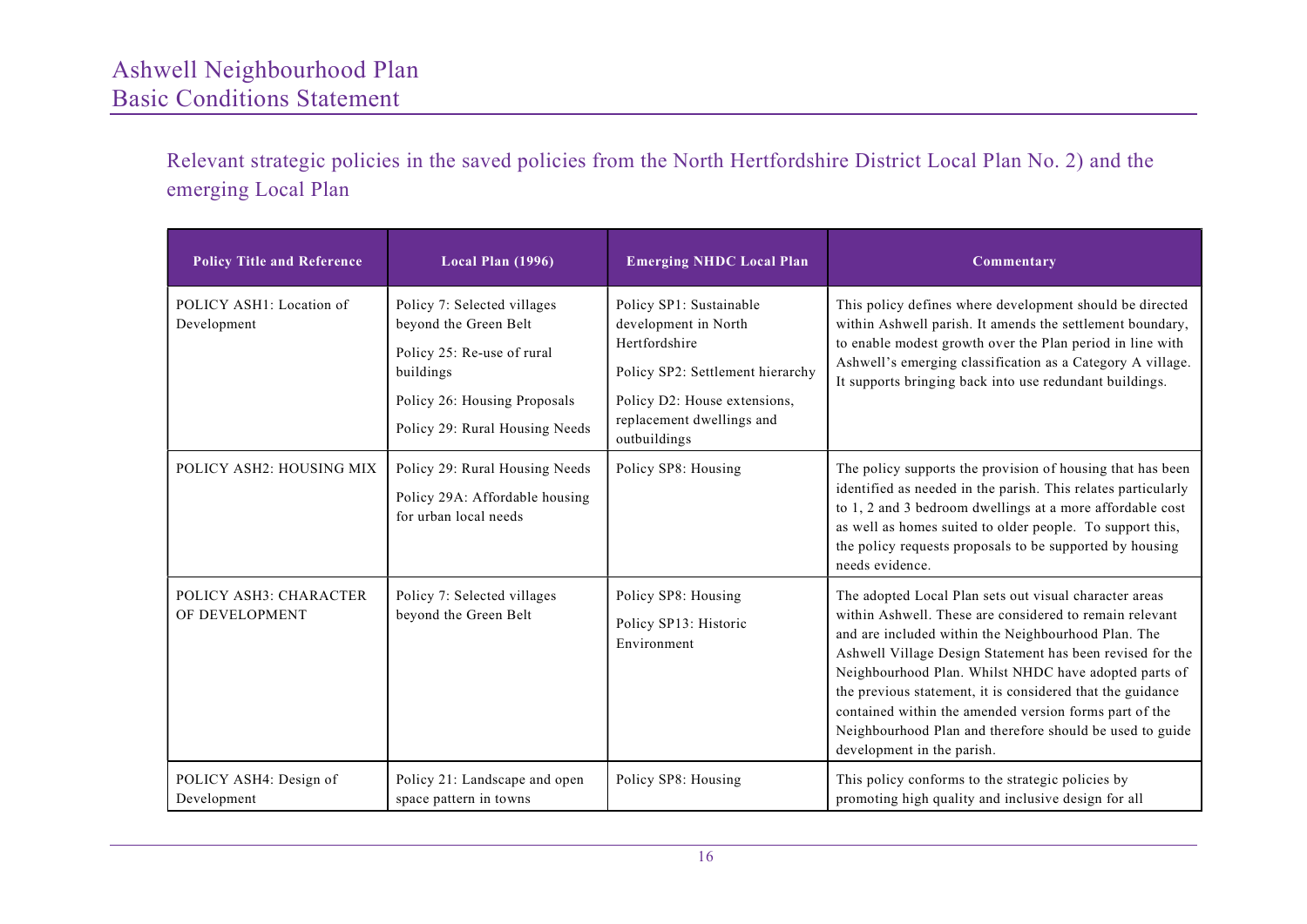| <b>Policy Title and Reference</b>                  | Local Plan (1996)                                                                                                     | <b>Emerging NHDC Local Plan</b>                                                                                                                                         | Commentary                                                                                                                                                                                                                                                                                                                                                                                                                |
|----------------------------------------------------|-----------------------------------------------------------------------------------------------------------------------|-------------------------------------------------------------------------------------------------------------------------------------------------------------------------|---------------------------------------------------------------------------------------------------------------------------------------------------------------------------------------------------------------------------------------------------------------------------------------------------------------------------------------------------------------------------------------------------------------------------|
|                                                    | Policy 28: House Extensions<br>Policy 55: Car parking standards<br>Policy 57: Residential Guidelines<br>and standards |                                                                                                                                                                         | development that is in keeping with the local context. The<br>policy sets out, at a more local level, key criteria for<br>design, directing applicants to the Ashwell Village Design<br>Guide.                                                                                                                                                                                                                            |
| POLICY ASH5: Flood Risk                            | None saved                                                                                                            | Policy SP11: Natural resources<br>and sustainability<br>Policy D1: Sustainable design<br>Policy NE7: Reducing flood risk<br>Policy NE8: Sustainable drainage<br>systems | The village is impacted by flooding and the inclusion of a<br>policy to address this has been flagged as important by<br>Local Authority officers, in particular in the absence of a<br>saved Local Plan policy on this topic and as the emerging<br>Local Plan has not yet been adopted. The policy provides<br>localised detail about how proposals should seek to<br>mitigate their contribution to future flood risk. |
| POLICY ASH6: Sustainable<br>Water Supply           | None saved                                                                                                            | Policy SP11: Natural resources<br>and sustainability<br>Policy D1: Sustainable design<br>Policy NE10: Water Framework<br>Directive and wastewater<br>infrastructure     | Ashwell is situated in an area where water is vulnerable to<br>over-exploitation and this policy seeks to protect this asset<br>by limiting consumption and supporting close liaison with<br>the Water Board. It adds locally specific detail to a gap in<br>existing policy, and as the emerging Local Plan is not yet<br>adopted.                                                                                       |
| POLICY ASH7: Environmentally<br>Sustainable Design | Policy 21: Landscape and open<br>space pattern in town<br>Policy 57: Residential guidelines<br>and standards          | Policy SP11: Natural resources<br>and sustainability<br>Policy D1: Sustainable Design<br>Policy D4: Air quality                                                         | The adopted Local Plan supports high quality design. This<br>policy seeks to encourage this to the highest level, which<br>will contribute to mitigating the climate emergency.                                                                                                                                                                                                                                           |
| POLICY ASH8: Protecting<br>heritage assets         | Policy 16: Areas of<br>archaeological significance and<br>other archaeological areas                                  | Policy SP13: Historic<br>Environment<br>Policy HE1: Designated heritage<br>assets                                                                                       | The policy adds an additional local dimension to existing<br>strategic policy, by setting out the non-designated heritage<br>assets that are considered notable within the parish.                                                                                                                                                                                                                                        |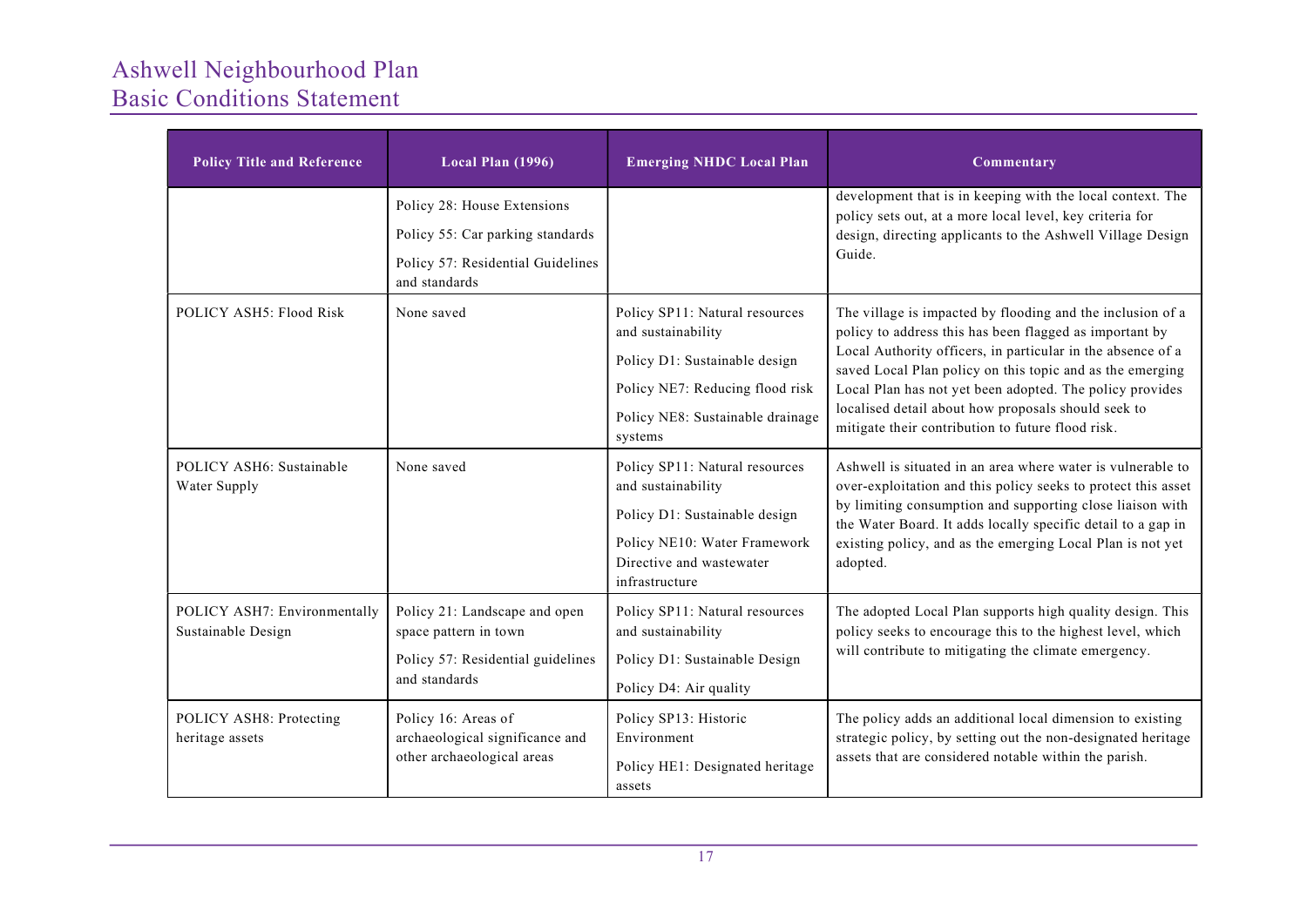| <b>Policy Title and Reference</b>                                                           | Local Plan (1996)                                       | <b>Emerging NHDC Local Plan</b>                                     | Commentary                                                                                                                                                                                                                                                                                                                                                                                                                             |
|---------------------------------------------------------------------------------------------|---------------------------------------------------------|---------------------------------------------------------------------|----------------------------------------------------------------------------------------------------------------------------------------------------------------------------------------------------------------------------------------------------------------------------------------------------------------------------------------------------------------------------------------------------------------------------------------|
|                                                                                             | Policy 21: Landscape and open<br>space pattern in town  | Policy HE2: Heritage at Risk<br>Policy HE3: Local heritage          |                                                                                                                                                                                                                                                                                                                                                                                                                                        |
| POLICY ASH9: Locally<br><b>Significant Views</b>                                            | Policy 21: Landscape and open<br>space pattern in towns | Policy NE1: Landscape<br>Policy HE1: Designated heritage<br>assets  | The policy reinforces the need to resist development that<br>would have a significantly detrimental effect on the<br>character, form, extent and structure of the pattern. It does<br>this by providing more locally specific detail about views<br>that are considered important in Ashwell. Some of these<br>relate to landscape, others relate to local heritage.                                                                   |
| POLICY ASH10: Natural<br>Landscape and Rural Character                                      | Policy 14: Nature Conservation                          | Policy SP12: Green<br>infrastructure, biodiversity and<br>landscape | NHDC expect development proposals to take account of,<br>and where possible, to show improvements to the nature<br>conservation value of the site and its surroundings. In<br>addition, the Council may require the preparation and<br>implementation of a management scheme to maintain or<br>enhance the site's nature conservation value. This policy<br>provides additional local detail, specific to Ashwell, to<br>achieve this. |
| POLICY ASH11: Natural<br>Wildlife Assets, Wildlife<br>Corridors and Green<br>Infrastructure | Policy 14: Nature Conservation                          | Policy SP12: Green<br>infrastructure, biodiversity and<br>landscape | The policy maps out the natural spaces and corridors<br>within the parish (which connect to those beyond), which<br>form the local green infrastructure network. It is<br>considered that these spaces, within Ashwell, are<br>important for wildlife and biodiversity and should, where<br>feasible, be enhanced. This is in line with the strategic<br>view on natural assets.                                                       |
| POLICY ASH12: Local Green<br>Spaces                                                         | Policy 14: Nature Conservation                          | Policy SP12: Green<br>infrastructure, biodiversity and<br>landscape | The policy provides a local angle to nature conservation<br>by demonstrating the need to designate a Local Green<br>Space.                                                                                                                                                                                                                                                                                                             |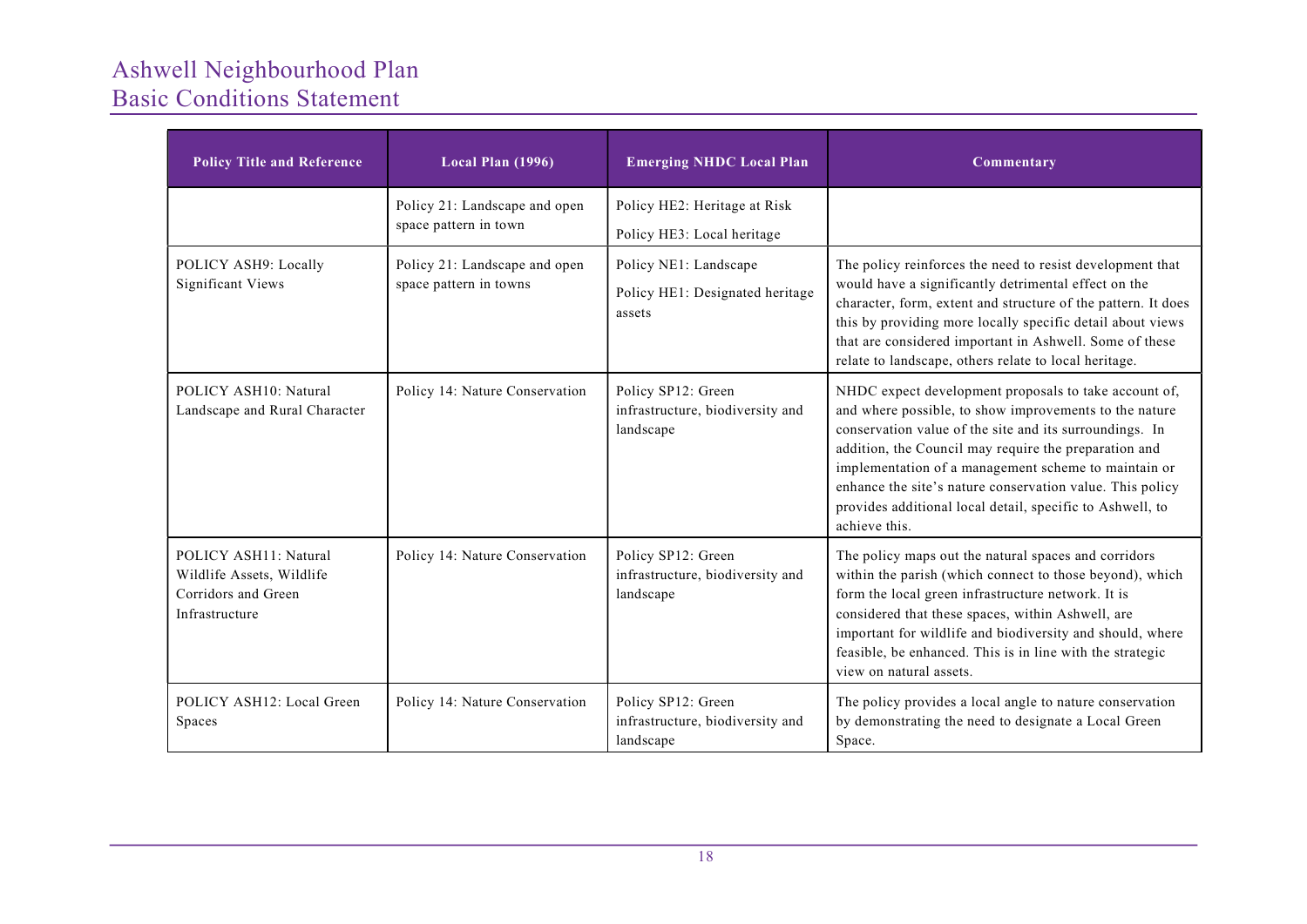| <b>Policy Title and Reference</b>                     | Local Plan (1996)                                                                                                                  | <b>Emerging NHDC Local Plan</b>                                               | Commentary                                                                                                                                                                                                                                                                                                                                                                                                                    |
|-------------------------------------------------------|------------------------------------------------------------------------------------------------------------------------------------|-------------------------------------------------------------------------------|-------------------------------------------------------------------------------------------------------------------------------------------------------------------------------------------------------------------------------------------------------------------------------------------------------------------------------------------------------------------------------------------------------------------------------|
| POLICY ASH13:<br>Incubator/Flexible Start-up<br>Space | Policy 36: Employment<br>Provision<br>Policy 37: Business Uses (B1<br>Use Class)                                                   | Policy SP4                                                                    | This policy supports the strategic aim of supporting<br>applications, particularly for small firms, for development<br>and redevelopment to meet the needs of the available<br>labour supply and changes in the local economy. As a<br>rural location, Ashwell would benefit from additional<br>small-scale employment opportunities within the parish.                                                                       |
| POLICY ASH14: Broadband<br>Provision                  | Policy 36: Employment<br>Provision<br>Policy 57: Residential Guidelines<br>and Standards                                           | Policy SP10: Healthy<br>communities                                           | The policy recognizes the need for improved broadband at<br>the parish level, which in turn will assist in meeting the<br>needs of changes in the local economy.                                                                                                                                                                                                                                                              |
| POLICY ASH15: Ashwell<br>Village Centre               | Policy 36: Employment<br>Provision<br>Policy 37: Business Uses (B1<br>Use Class)<br>Policy 39: Leisure Uses<br>Policy 42: Shopping | Policy SP4: Towns and Local<br>Centres<br>Policy SP10: Healthy<br>communities | The policy recognises the valuable role played by the<br>village centre, providing a range of services and facilities<br>to local people. It seeks to support proposals across a mix<br>of uses that will facilitate this ongoing role, contributing<br>to both strategic economic aims as well as encouraging<br>community activities.                                                                                       |
| POLICY ASH16: Sport Facilities                        | Policy 39: Leisure Uses                                                                                                            | Policy SP10: Healthy<br>communities                                           | The policy supports the strategic policy around leisure and<br>recreational provision, in particular providing additional<br>local detail about specific needs in Ashwell, for instance<br>relating to the recreation ground.                                                                                                                                                                                                 |
| POLICY ASH17: Public Houses                           | Policy 39: Leisure Uses                                                                                                            | Policy SP4: Towns and Local<br>Centres<br>Policy SP10: Healthy<br>communities | Opportunities for leisure and recreation that strengthen the<br>role of town (and village centres) are supported at the<br>strategic level. In addition, activities that encourage<br>community cohesion. In a rural village such as Ashwell,<br>public houses perform these roles, as well as contributing<br>to the local economy, and therefore this policy seeks to<br>safeguard these vital services from change of use. |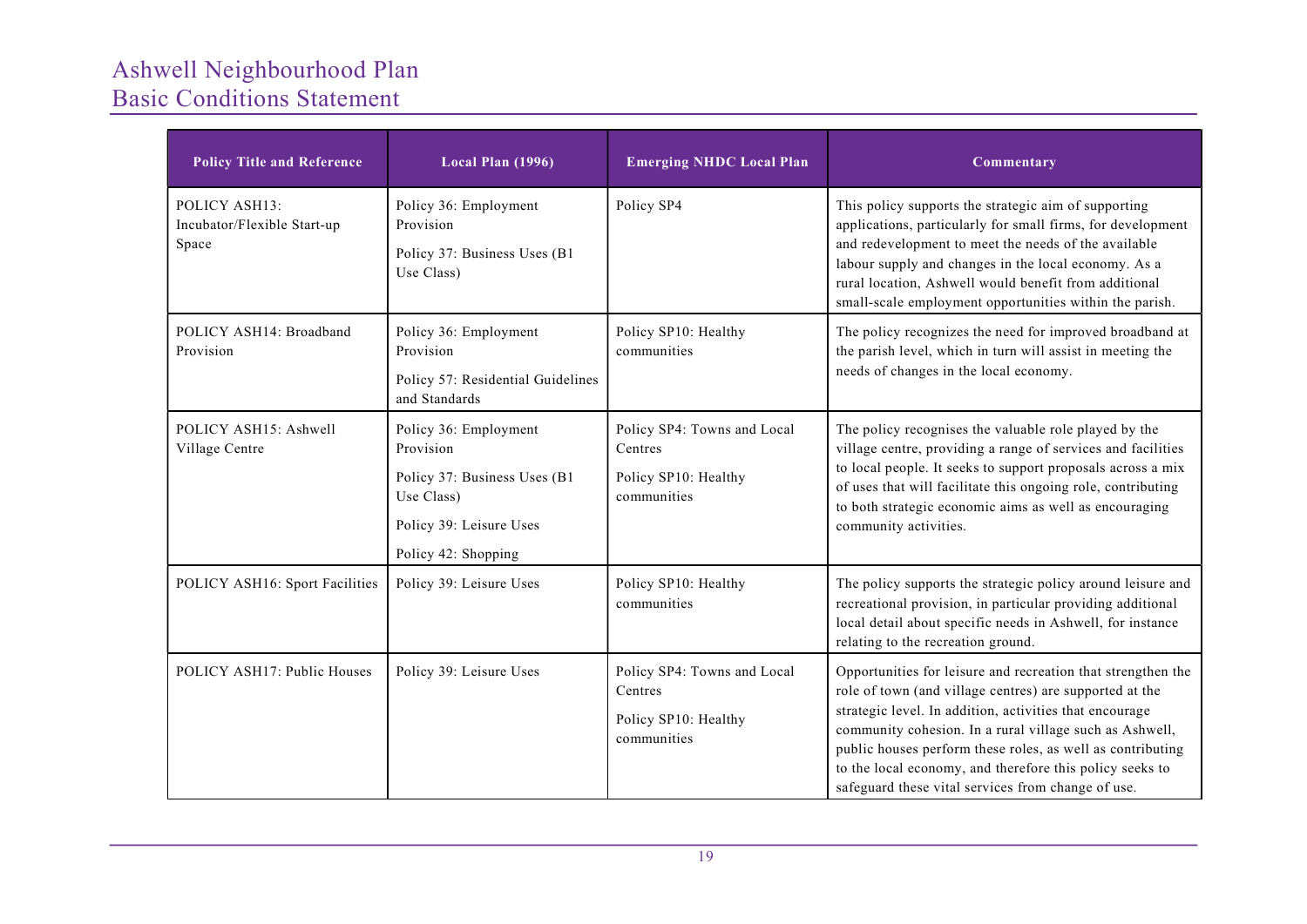| <b>Policy Title and Reference</b>                                   | Local Plan (1996)                                                                                         | <b>Emerging NHDC Local Plan</b>                                                                                                                                                                                                   | Commentary                                                                                                                                                                                                                                                                                                                                                                                                                                                                        |
|---------------------------------------------------------------------|-----------------------------------------------------------------------------------------------------------|-----------------------------------------------------------------------------------------------------------------------------------------------------------------------------------------------------------------------------------|-----------------------------------------------------------------------------------------------------------------------------------------------------------------------------------------------------------------------------------------------------------------------------------------------------------------------------------------------------------------------------------------------------------------------------------------------------------------------------------|
| POLICY ASH18: Maintaining<br><b>Existing Health Services</b>        | Policy 43: Shopping areas in<br>town centres<br>Policy 51: Development effects<br>and planning gain       | Policy SP10: Healthy<br>communities                                                                                                                                                                                               | As a larger village, Ashwell has been able to retain a range<br>of vital services for its local community. This includes a<br>GP surgery, pharmacy and dental surgery. This policy<br>seeks to enable their continued presence and, if required,<br>their expansion. This supports the adopted policy of<br>encouraging other uses to shops with centres if it can be<br>shown that the proposal will not disrupt the shopping<br>pattern and will attract people to that centre. |
| POLICY ASH19: Education<br>Provision                                | Policy 51: Development effects<br>and planning gain                                                       | Policy SP1: Sustainable<br>development in North<br>Hertfordshire<br>Policy SP7: Infrastructure<br>requirements and developer<br>contributions<br>Policy SP10: Healthy<br>communities<br>Policy AS1: Land west of<br>Claybush Road | Whilst education provision is generally dealt with at the<br>County Council level, It is considered that the continued<br>provision of the school in Ashwell village is particularly<br>important, as it is a vital facility for both existing and<br>potential residents. Careful thought will need to be given<br>to how the existing facility can be expanded (or relocated)<br>to meet future demand, while still providing a village<br>service.                             |
| POLICY ASH20: Accessible<br>paths in the village and rural<br>areas | Policy 51: Development effects<br>and planning gain<br>Policy 57: Residential guidelines<br>and standards | Policy SP6: Sustainable transport<br>Policy SP7: Infrastructure<br>requirements and developer<br>contributions                                                                                                                    | The policy seeks to support the strategic aim of<br>encouraging safe walking and cycling routes and<br>encourages the extension of the network to promote active<br>travel within the village, wider and beyond.                                                                                                                                                                                                                                                                  |
| POLICY ASH21: Bus Services<br>and Community Transport               | Policy 51: Development effects<br>and planning gain                                                       | Policy SP6: Sustainable transport<br>Policy SP7: Infrastructure<br>requirements and developer<br>contributions                                                                                                                    | The policy seeks to support improvements to public<br>transport infrastructure, which will contribute to the<br>strategic aims around promoting sustainable forms of<br>transport.                                                                                                                                                                                                                                                                                                |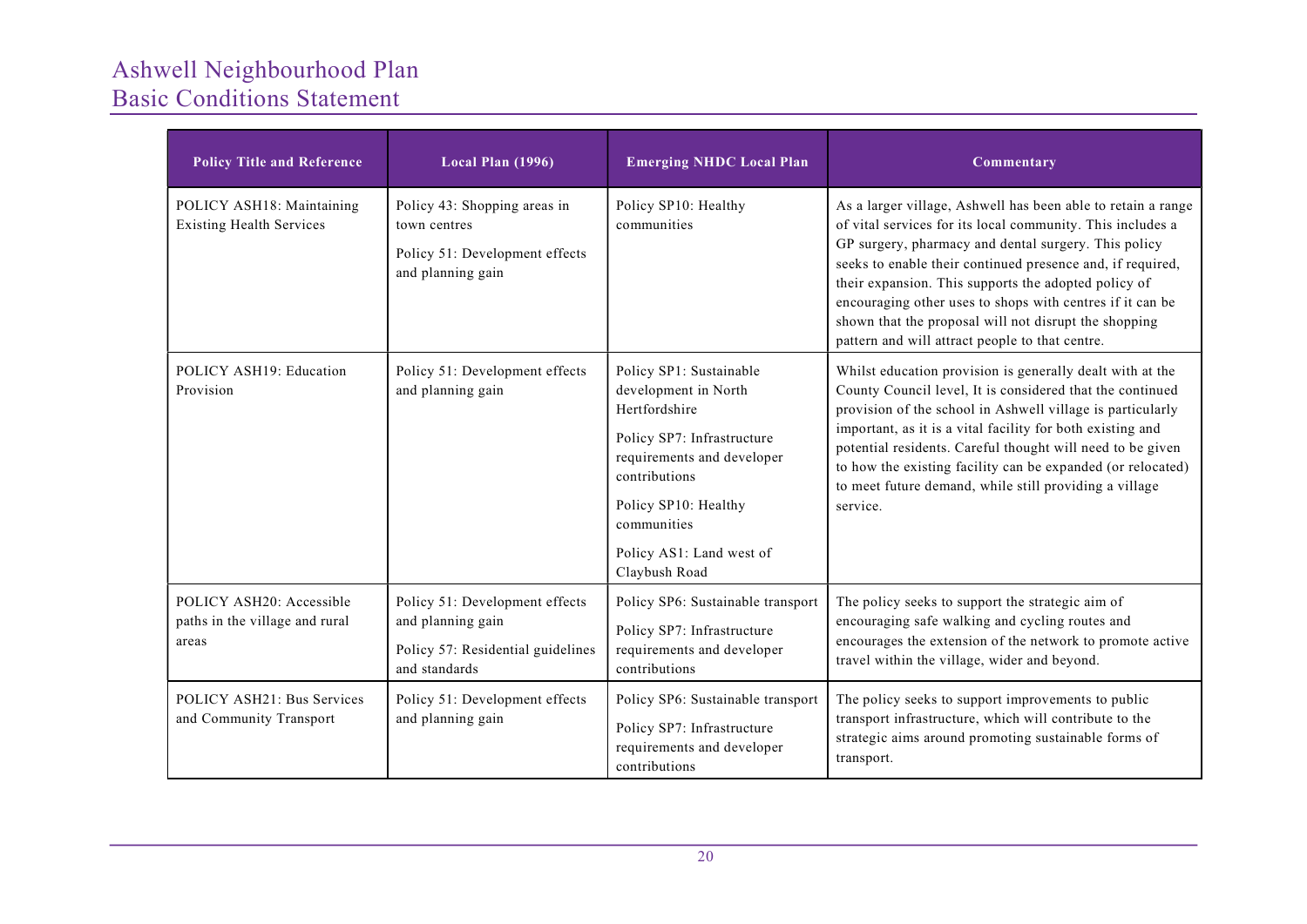| <b>Policy Title and Reference</b>                   | Local Plan (1996)                | <b>Emerging NHDC Local Plan</b>     | Commentary                                                                                                                                                                                                                                                                                                                                                                                                    |
|-----------------------------------------------------|----------------------------------|-------------------------------------|---------------------------------------------------------------------------------------------------------------------------------------------------------------------------------------------------------------------------------------------------------------------------------------------------------------------------------------------------------------------------------------------------------------|
|                                                     |                                  | Policy SP10: Healthy<br>communities |                                                                                                                                                                                                                                                                                                                                                                                                               |
| POLICY ASH22: Residential and<br>Public Car Parking | Policy 55: Car Parking Standards | Policy SP6: Sustainable transport   | Notwithstanding the overarching aim to promote more<br>sustainable modes of transport, the policy recognises<br>Ashwell's rural location and high dependence on cars and<br>the need to service this as a general shift in transport is<br>achieved at a national level. The policy supports the<br>provision of cycle parking and electric vehicle charging<br>points to assist with this more global shift. |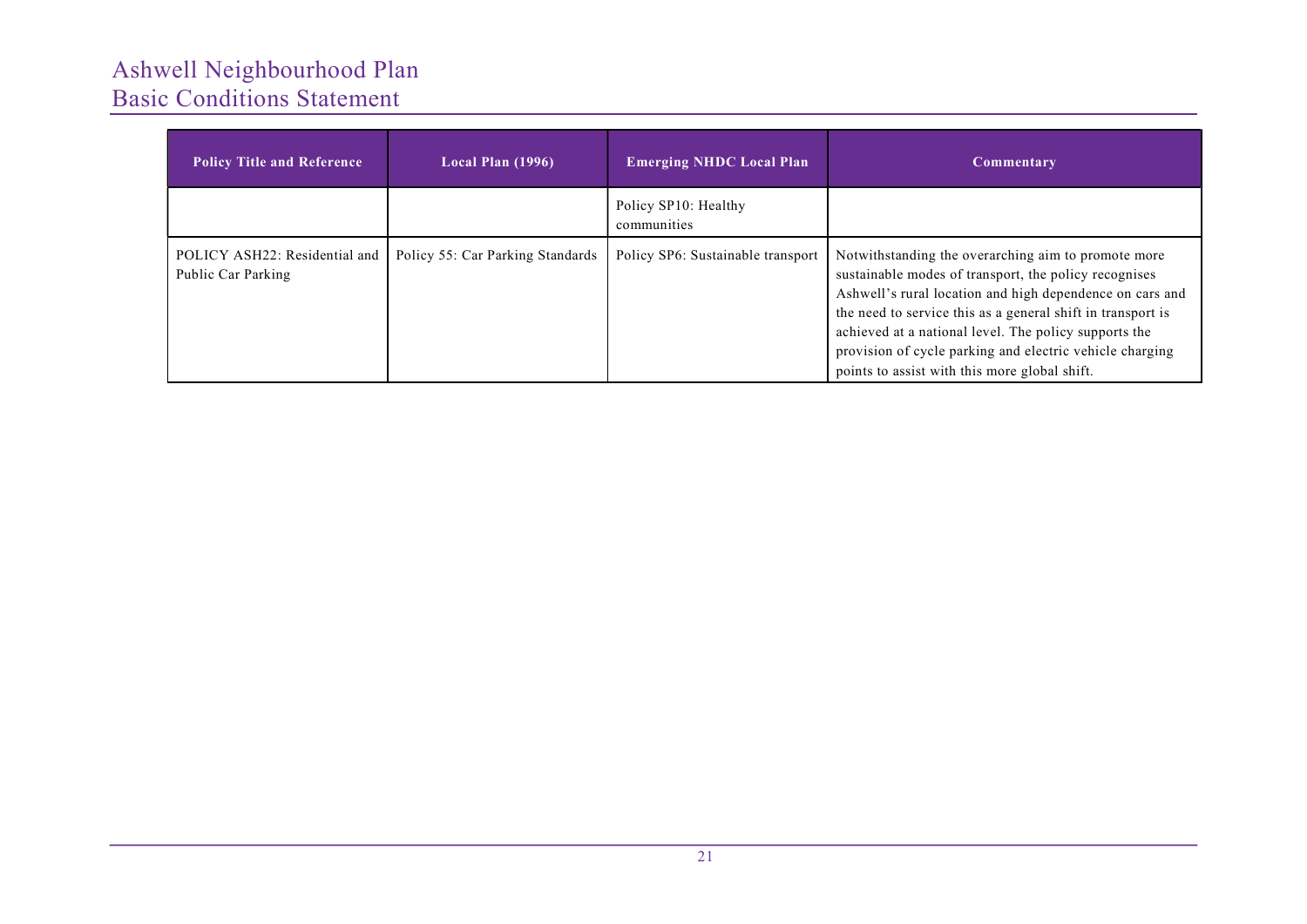### <sup>5</sup> Basic Condition (f) - conformity with retained EU obligations

- 5.1 The Ashwell Neighbourhood Plan, and the process under which it was made, conforms to the Strategic Environmental Assessment (SEA) Directive (EU 2001/42/EC) and the Environmental Assessment of Plans and Programmes Regulations 2004 (the Regulations).
- 5.2 In accordance with Regulation 9 of the SEA Regulations 2004, North Hertfordshire District Council, as the responsible authority, determined on 22 June 2020 that a Strategic Environmental Assessment (SEA) of the emerging Ashwell Neighbourhood Plan is not required as it is unlikely to have significant environmental effects. This was an amendment to the original screening, which found that an SEA was required because the Plan had originally intended to allocate sites and Historic England raised concerns about this. The subsequent decision not to allocate sites, as this was being pursued at the strategic level, led to the screening being repeated and the determination being amended in light of the breadth and potential impact of the policies.
- 5.3 A copy of the Determination Letter is contained in Appendix A. The full Determination Statement is contained in the Evidence Base alongside the Neighbourhood Plan.
- 5.4 A Sustainability Statement has been prepared to sit alongside the Plan however, which aided in the process of determining policies with the least negative impact on the environment.

## <sup>6</sup> Basic condition (g) - conformity with the prescribed conditions

- 6.1 Under Directive  $92/43/EEC$ , also known as the Habitats Directive<sup>5</sup>, it must be ascertained whether the draft Plan is likely to breach the requirements of Chapter 8 of Part 6 of the Conservation of Habitats and Species Regulations 2017. Assessments under the regulations are known as Habitats Regulation Assessments ("HRA"). An appropriate assessment ("AA") is required only if the Plan is likely to have significant effects on a European protected species or site. To ascertain whether or not it is necessary to undertake an assessment, a screening process is followed.
- 6.2 North Herts District Council, as the responsible authority, determined on 26 July 2019 that the Ashwell NP is unlikely to have significant impact on European sites and therefore the Ashwell NP does not require a full HRA to be undertaken.
- 6.3 In addition to conforming to its EU obligations, the Plan does not breach and is not otherwise incompatible with the European Convention on Human Rights.
- 6.4 An extract from the original Determination Letter is contained in Appendix A.

<sup>&</sup>lt;sup>5</sup> Directive 92/43/EEC 'on the conservation of natural habitats and of wild fauna and flora': http://eurlex.europa.eu/legal- content/EN/TXT/?uri=CELEX:31992L0043